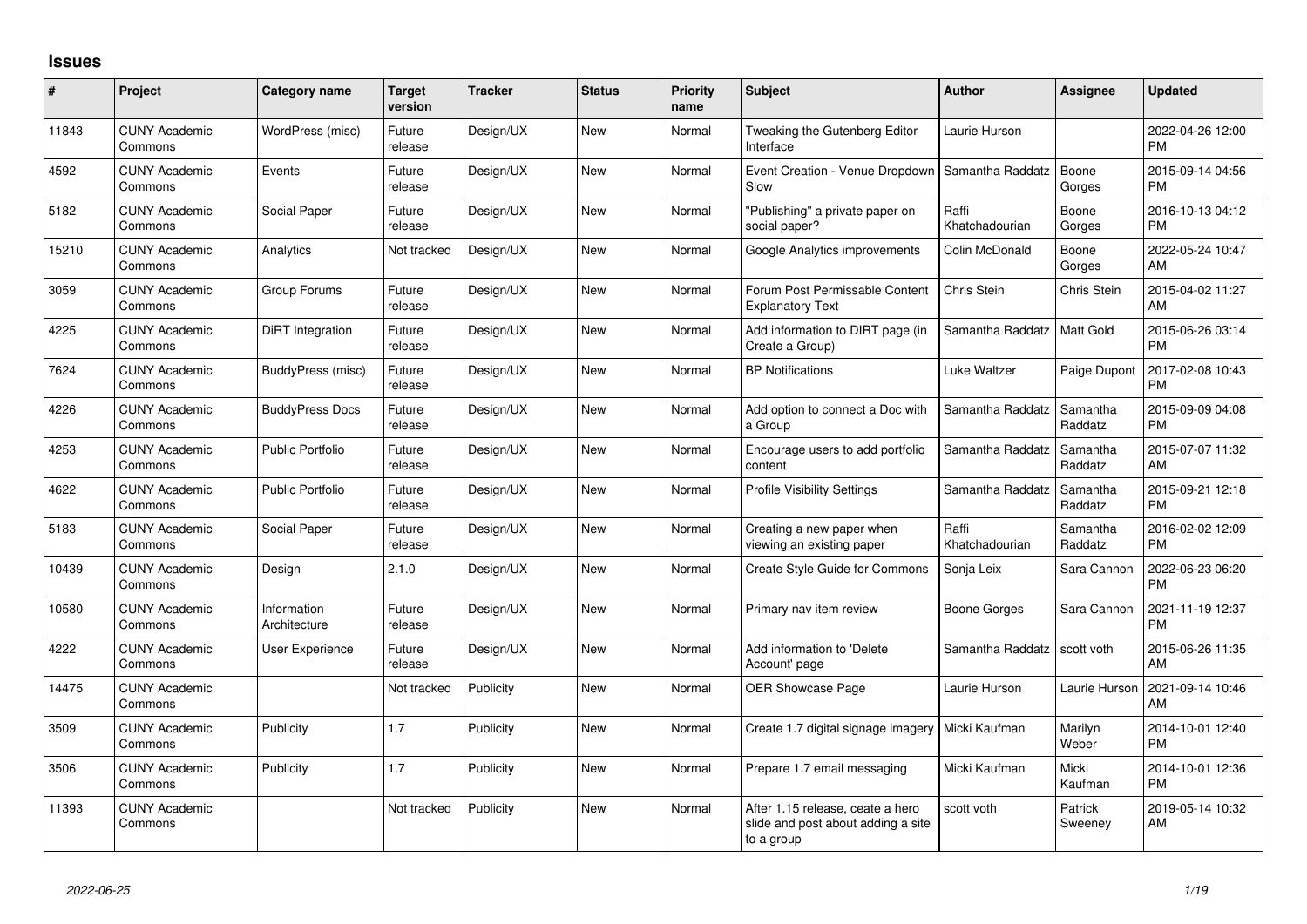| $\pmb{\#}$ | Project                         | <b>Category name</b>     | Target<br>version | <b>Tracker</b> | <b>Status</b> | <b>Priority</b><br>name | <b>Subject</b>                                                  | <b>Author</b>      | <b>Assignee</b>     | <b>Updated</b>                |
|------------|---------------------------------|--------------------------|-------------------|----------------|---------------|-------------------------|-----------------------------------------------------------------|--------------------|---------------------|-------------------------------|
| 5298       | <b>CUNY Academic</b><br>Commons |                          | Not tracked       | Publicity      | <b>New</b>    | Normal                  | Survey Pop-Up Text                                              | Samantha Raddatz   | Samantha<br>Raddatz | 2016-03-22 12:27<br><b>PM</b> |
| 6665       | <b>CUNY Academic</b><br>Commons |                          | Not tracked       | Publicity      | <b>New</b>    | Normal                  | Dead Link in 1.10 announcement<br>post                          | Paige Dupont       | <b>Stephen Real</b> | 2016-12-01 03:11<br><b>PM</b> |
| 12392      | <b>CUNY Academic</b><br>Commons | Help/Codex               | Not tracked       | Documentation  | <b>New</b>    | Normal                  | <b>Updates to Common Commons</b><br>Questions on Help Page      | scott voth         | Margaret<br>Galvan  | 2020-02-11 10:53<br>AM        |
| 3565       | <b>CUNY Academic</b><br>Commons | My Commons               | Not tracked       | Documentation  | <b>New</b>    | Normal                  | Load Newest inconsistencies                                     | <b>Chris Stein</b> | scott voth          | 2015-11-09 01:16<br><b>PM</b> |
| 12328      | <b>CUNY Academic</b><br>Commons |                          | Not tracked       | Support        | <b>New</b>    | Normal                  | Sign up Code for Non-CUNY<br>Faculty                            | Laurie Hurson      |                     | 2020-01-28 10:25<br>AM        |
| 12352      | <b>CUNY Academic</b><br>Commons |                          | Not tracked       | Support        | <b>New</b>    | Normal                  | "posts list" page builder block<br>option                       | Marilyn Weber      |                     | 2020-02-03 01:29<br><b>PM</b> |
| 14911      | <b>CUNY Academic</b><br>Commons | <b>WordPress Themes</b>  | Not tracked       | Support        | New           | Normal                  | Twentytwentyone theme                                           | Marilyn Weber      |                     | 2021-10-28 10:37<br>AM        |
| 15045      | <b>CUNY Academic</b><br>Commons |                          |                   | Support        | <b>New</b>    | Normal                  | no result for KCeL in the search<br>box on the commons          | Marilyn Weber      |                     | 2021-12-10 11:29<br>AM        |
| 15565      | <b>CUNY Academic</b><br>Commons |                          |                   | Support        | <b>New</b>    | Normal                  | Events - send updates to an email   Marilyn Weber<br>listserv   |                    |                     | 2022-03-10 01:06<br><b>PM</b> |
| 15685      | <b>CUNY Academic</b><br>Commons |                          |                   | Support        | New           | High                    | problem with chrome?                                            | Marilyn Weber      |                     | 2022-04-25 03:40<br><b>PM</b> |
| 15816      | <b>CUNY Academic</b><br>Commons |                          | Not tracked       | Support        | <b>New</b>    | Normal                  | slow loading at SPS                                             | Marilyn Weber      |                     | 2022-04-05 01:26<br>PM        |
| 11496      | <b>CUNY Academic</b><br>Commons | <b>Public Portfolio</b>  | 1.15.2            | Support        | <b>New</b>    | Normal                  | Replace Twitter Icon on Member<br>Portfolio page                | scott voth         | Boone<br>Gorges     | 2019-06-06 01:03<br><b>PM</b> |
| 15767      | <b>CUNY Academic</b><br>Commons | WordPress (misc)         |                   | Support        | New           | Normal                  | Site loading slowly                                             | scott voth         | Boone<br>Gorges     | 2022-04-04 08:56<br><b>PM</b> |
| 12382      | <b>CUNY Academic</b><br>Commons | Membership               | Not tracked       | Support        | <b>New</b>    | Normal                  | Email request change                                            | Marilyn Weber      | Marilyn<br>Weber    | 2020-02-06 12:56<br><b>PM</b> |
| 8607       | <b>CUNY Academic</b><br>Commons |                          | Not tracked       | Support        | <b>New</b>    | Normal                  | Paypal?                                                         | Marilyn Weber      | Matt Gold           | 2018-05-15 01:37<br><b>PM</b> |
| 10839      | <b>CUNY Academic</b><br>Commons | About page               | Not tracked       | Support        | New           | Normal                  | <b>Mission Statement Needs</b><br>Revision                      | scott voth         | Matt Gold           | 2018-12-26 10:58<br>AM        |
| 11545      | <b>CUNY Academic</b><br>Commons | <b>WordPress Plugins</b> | Not tracked       | Support        | <b>New</b>    | Normal                  | <b>Twitter searches in WordPress</b>                            | Gina Cherry        | <b>Matt Gold</b>    | 2019-09-23 01:03<br><b>PM</b> |
| 9729       | <b>CUNY Academic</b><br>Commons | <b>SEO</b>               | Not tracked       | Support        | New           | Normal                  | 503 Errors showing on<br>newlaborforum.cuny.edu                 | Diane Krauthamer   | Raymond<br>Hoh      | 2018-05-22 04:48<br><b>PM</b> |
| 11624      | <b>CUNY Academic</b><br>Commons | WordPress (misc)         | Not tracked       | Support        | <b>New</b>    | Normal                  | Change pages into posts or swap<br>database for a Commons site? | Stephen Klein      | Raymond<br>Hoh      | 2019-07-09 11:04<br>AM        |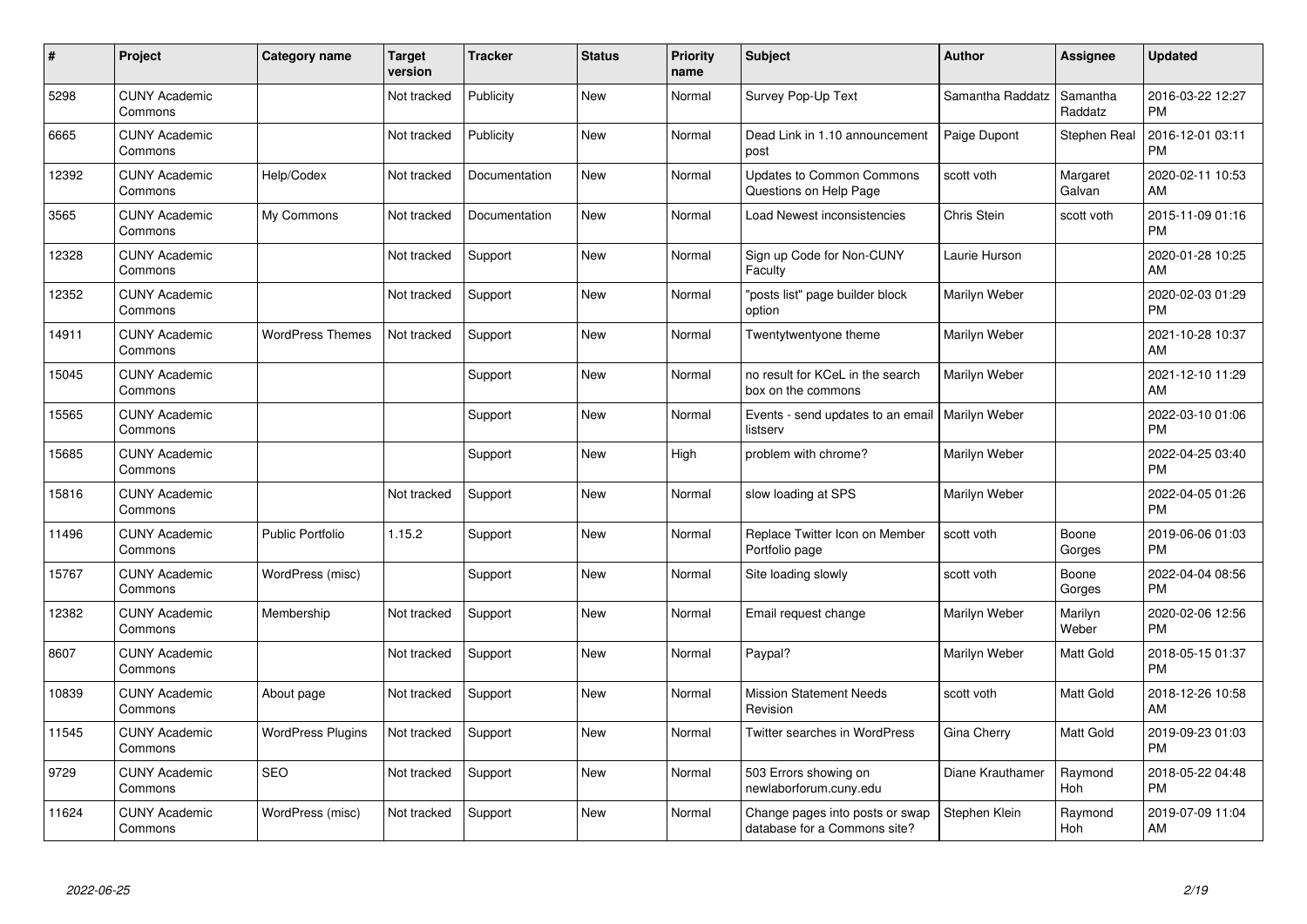| $\pmb{\#}$ | <b>Project</b>                  | Category name              | <b>Target</b><br>version | <b>Tracker</b> | <b>Status</b> | <b>Priority</b><br>name | <b>Subject</b>                                                                 | <b>Author</b>       | <b>Assignee</b>       | <b>Updated</b>                |
|------------|---------------------------------|----------------------------|--------------------------|----------------|---------------|-------------------------|--------------------------------------------------------------------------------|---------------------|-----------------------|-------------------------------|
| 13286      | <b>CUNY Academic</b><br>Commons |                            | Not tracked              | Support        | <b>New</b>    | Normal                  | problem connecting with<br>WordPress app                                       | Marilyn Weber       | Raymond<br><b>Hoh</b> | 2020-09-08 11:16<br>AM        |
| 11883      | <b>CUNY Academic</b><br>Commons | Help/Codex                 | Not tracked              | Support        | <b>New</b>    | Normal                  | Need Embedding Help Page<br>Update (Tableau)                                   | Anthony Wheeler     | scott voth            | 2019-09-24 08:49<br>AM        |
| 12247      | <b>CUNY Academic</b><br>Commons | Publicity                  | Not tracked              | Support        | New           | Normal                  | <b>Screenshot of First Commons</b><br>Homepage                                 | scott voth          | scott voth            | 2020-01-14 12:08<br><b>PM</b> |
| 364        | <b>CUNY Academic</b><br>Commons | <b>WordPress Plugins</b>   | Future<br>release        | Feature        | <b>New</b>    | Normal                  | <b>Bulletin Board</b>                                                          | Matt Gold           |                       | 2015-01-05 08:50<br><b>PM</b> |
| 5199       | <b>CUNY Academic</b><br>Commons | Social Paper               | Future<br>release        | Feature        | <b>New</b>    | Normal                  | add tables to the SP editor                                                    | Marilyn Weber       |                       | 2016-10-24 11:27<br>AM        |
| 5205       | <b>CUNY Academic</b><br>Commons | Social Paper               | Future<br>release        | Feature        | New           | Normal                  | Social Paper folders                                                           | Marilyn Weber       |                       | 2016-02-11 10:24<br><b>PM</b> |
| 5489       | <b>CUNY Academic</b><br>Commons | Social Paper               | Future<br>release        | Feature        | <b>New</b>    | Normal                  | Asc/desc sorting for Social Paper<br>directories                               | <b>Boone Gorges</b> |                       | 2016-04-21 10:06<br><b>PM</b> |
| 5992       | <b>CUNY Academic</b><br>Commons | <b>Email Notifications</b> | Future<br>release        | Feature        | <b>New</b>    | Normal                  | Changing the From line of<br>autogenerated blog emails                         | Marilyn Weber       |                       | 2018-09-27 05:19<br><b>PM</b> |
| 6332       | <b>CUNY Academic</b><br>Commons | WordPress (misc)           | Future<br>release        | Feature        | <b>New</b>    | Normal                  | Allow uploaded files to be marked<br>as private in an ad hoc way               | <b>Boone Gorges</b> |                       | 2016-10-17 11:41<br><b>PM</b> |
| 9720       | <b>CUNY Academic</b><br>Commons | Authentication             | Future<br>release        | Feature        | <b>New</b>    | Normal                  | The Commons should be an<br>oAuth provider                                     | <b>Boone Gorges</b> |                       | 2019-03-01 02:04<br><b>PM</b> |
| 11860      | <b>CUNY Academic</b><br>Commons | Registration               | Future<br>release        | Feature        | <b>New</b>    | Normal                  | <b>Ensure Students Are Aware They</b><br>Can Use Aliases At Registration       | scott voth          |                       | 2019-09-24 08:46<br>AM        |
| 13048      | <b>CUNY Academic</b><br>Commons | Shortcodes and<br>embeds   | Future<br>release        | Feature        | New           | Normal                  | Jupyter Notebooks support                                                      | Boone Gorges        |                       | 2020-07-14 11:46<br>AM        |
| 13650      | <b>CUNY Academic</b><br>Commons | Group Library              | Future<br>release        | Feature        | <b>New</b>    | Normal                  | Forum Attachments in Group<br>Library                                          | Laurie Hurson       |                       | 2021-11-19 12:30<br><b>PM</b> |
| 11968      | JustPublics@365<br>MediaCamp    |                            |                          | Feature        | <b>New</b>    | Normal                  | Nanoscience Retractable Display<br>Unit                                        | Donald Cherry       | Bonnie<br>Eissner     | 2021-02-19 08:50<br>AM        |
| 1166       | <b>CUNY Academic</b><br>Commons | <b>Email Invitations</b>   | Future<br>release        | Feature        | <b>New</b>    | Low                     | Better organizational tools for<br>Sent Invites                                | Boone Gorges        | Boone<br>Gorges       | 2015-11-09 06:02<br><b>PM</b> |
| 1167       | <b>CUNY Academic</b><br>Commons | <b>Email Invitations</b>   | Future<br>release        | Feature        | <b>New</b>    | Low                     | Allow email invitations to be<br>resent                                        | Boone Gorges        | Boone<br>Gorges       | 2015-11-12 12:53<br>AM        |
| 2753       | <b>CUNY Academic</b><br>Commons | <b>Public Portfolio</b>    | Future<br>release        | Feature        | <b>New</b>    | Normal                  | Create actual actual tagification in<br>academic interests and other<br>fields | Micki Kaufman       | Boone<br>Gorges       | 2015-01-05 08:52<br><b>PM</b> |
| 3048       | <b>CUNY Academic</b><br>Commons | <b>Public Portfolio</b>    | Future<br>release        | Feature        | <b>New</b>    | Low                     | Images for rich text profile fields                                            | <b>Boone Gorges</b> | Boone<br>Gorges       | 2014-02-19 12:56<br><b>PM</b> |
| 3580       | <b>CUNY Academic</b><br>Commons | Group Blogs                | Future<br>release        | Feature        | <b>New</b>    | Normal                  | Multiple blogs per group                                                       | Boone Gorges        | Boone<br>Gorges       | 2018-02-20 02:02<br><b>PM</b> |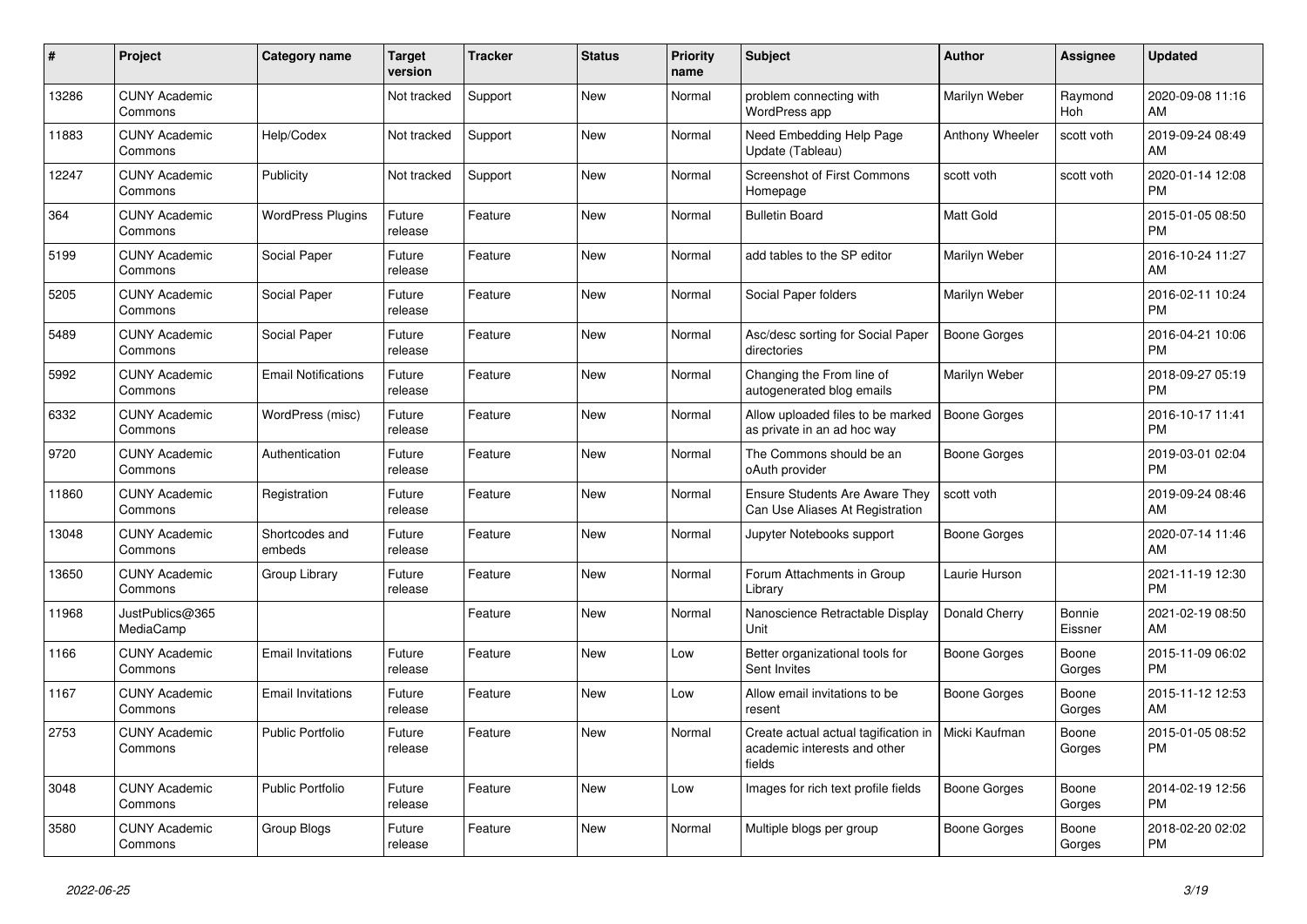| #     | Project                         | <b>Category name</b>       | Target<br>version | <b>Tracker</b> | <b>Status</b> | <b>Priority</b><br>name | <b>Subject</b>                                                                                | Author              | Assignee          | <b>Updated</b>                |
|-------|---------------------------------|----------------------------|-------------------|----------------|---------------|-------------------------|-----------------------------------------------------------------------------------------------|---------------------|-------------------|-------------------------------|
| 3615  | <b>CUNY Academic</b><br>Commons | Redmine                    | Not tracked       | Feature        | <b>New</b>    | Low                     | Create Redmine issues via emai                                                                | Dominic Giglio      | Boone<br>Gorges   | 2017-11-16 11:36<br>AM        |
| 4481  | <b>CUNY Academic</b><br>Commons | Events                     | Future<br>release | Feature        | New           | Normal                  | Group admins/mods should have<br>the ability to unlink an event from<br>the group             | <b>Boone Gorges</b> | Boone<br>Gorges   | 2017-04-24 03:53<br><b>PM</b> |
| 5052  | <b>CUNY Academic</b><br>Commons | Social Paper               | Future<br>release | Feature        | New           | Low                     | Sentence by sentence or line by<br>line comments (SP suggestion #3)                           | Marilyn Weber       | Boone<br>Gorges   | 2016-02-11 10:24<br><b>PM</b> |
| 6389  | <b>CUNY Academic</b><br>Commons | <b>BuddyPress Docs</b>     | Future<br>release | Feature        | New           | Low                     | Make Discussion Area Visible<br>When Editing a Doc                                            | Luke Waltzer        | Boone<br>Gorges   | 2016-10-21 04:16<br><b>PM</b> |
| 8835  | <b>CUNY Academic</b><br>Commons | Blogs (BuddyPress)         | Future<br>release | Feature        | <b>New</b>    | Normal                  | Extend cuny.is shortlinks to sites                                                            | <b>Luke Waltzer</b> | Boone<br>Gorges   | 2022-04-26 11:59<br>AM        |
| 10226 | <b>CUNY Academic</b><br>Commons | Courses                    | Future<br>release | Feature        | <b>New</b>    | Normal                  | Add "My Courses" to drop down<br>list                                                         | scott voth          | Boone<br>Gorges   | 2021-11-19 12:42<br><b>PM</b> |
| 11531 | <b>CUNY Academic</b><br>Commons | Events                     | Future<br>release | Feature        | <b>New</b>    | Normal                  | Main Events calendar should<br>include non-public events that<br>user has access to           | scott voth          | Boone<br>Gorges   | 2019-06-11 10:00<br>AM        |
| 12042 | <b>CUNY Academic</b><br>Commons | <b>Email Notifications</b> | Future<br>release | Feature        | <b>New</b>    | Normal                  | Improved error logging for BPGES   Boone Gorges<br>send queue                                 |                     | Boone<br>Gorges   | 2021-11-19 12:25<br><b>PM</b> |
| 12091 | <b>CUNY Academic</b><br>Commons | <b>Group Files</b>         | Future<br>release | Feature        | <b>New</b>    | Normal                  | Improved pre-upload file<br>validation for bp-group-documents                                 | <b>Boone Gorges</b> | Boone<br>Gorges   | 2019-11-14 01:21<br><b>PM</b> |
| 12911 | <b>CUNY Academic</b><br>Commons |                            | Not tracked       | Feature        | <b>New</b>    | Normal                  | Block access to xmlrpc.php based<br>on User-Agent                                             | <b>Boone Gorges</b> | Boone<br>Gorges   | 2020-06-09 05:12<br><b>PM</b> |
| 13370 | <b>CUNY Academic</b><br>Commons | Group Library              | Future<br>release | Feature        | <b>New</b>    | Normal                  | Library bulk deletion and folder<br>editing                                                   | Colin McDonald      | Boone<br>Gorges   | 2020-10-13 10:41<br>AM        |
| 13466 | <b>CUNY Academic</b><br>Commons | Cavalcade                  | Future<br>release | Feature        | <b>New</b>    | Normal                  | Automated cleanup for duplicate<br>Cavalcade tasks                                            | <b>Boone Gorges</b> | Boone<br>Gorges   | 2020-10-13 05:24<br><b>PM</b> |
| 13835 | <b>CUNY Academic</b><br>Commons | WordPress (misc)           | Future<br>release | Feature        | <b>New</b>    | Normal                  | Allow OneSearch widget to have<br>'CUNY' as campus                                            | Boone Gorges        | Boone<br>Gorges   | 2021-11-19 12:39<br><b>PM</b> |
| 14184 | <b>CUNY Academic</b><br>Commons | <b>Public Portfolio</b>    | Future<br>release | Feature        | <b>New</b>    | Normal                  | Centralized mechanism for storing<br>Campus affiliations                                      | <b>Boone Gorges</b> | Boone<br>Gorges   | 2022-01-04 11:35<br>AM        |
| 14309 | <b>CUNY Academic</b><br>Commons | Group Library              | Future<br>release | Feature        | New           | Normal                  | Better handling of<br>bp_group_document file<br>download attempts when file is<br>not present | <b>Boone Gorges</b> | Boone<br>Gorges   | 2021-11-19 12:28<br><b>PM</b> |
| 15883 | <b>CUNY Academic</b><br>Commons |                            | 2.1.0             | Feature        | New           | Normal                  | Release BPGES update                                                                          | <b>Boone Gorges</b> | Boone<br>Gorges   | 2022-05-26 10:39<br>AM        |
| 10354 | <b>CUNY Academic</b><br>Commons | Public Portfolio           | Future<br>release | Feature        | New           | Normal                  | Opt out of Having a Profile Page                                                              | scott voth          | Chris Stein       | 2020-05-12 10:43<br>AM        |
| 13199 | <b>CUNY Academic</b><br>Commons | Group Forums               | Future<br>release | Feature        | New           | Normal                  | Favoring Groups over bbPress<br>plugin                                                        | Colin McDonald      | Colin<br>McDonald | 2021-11-19 12:28<br><b>PM</b> |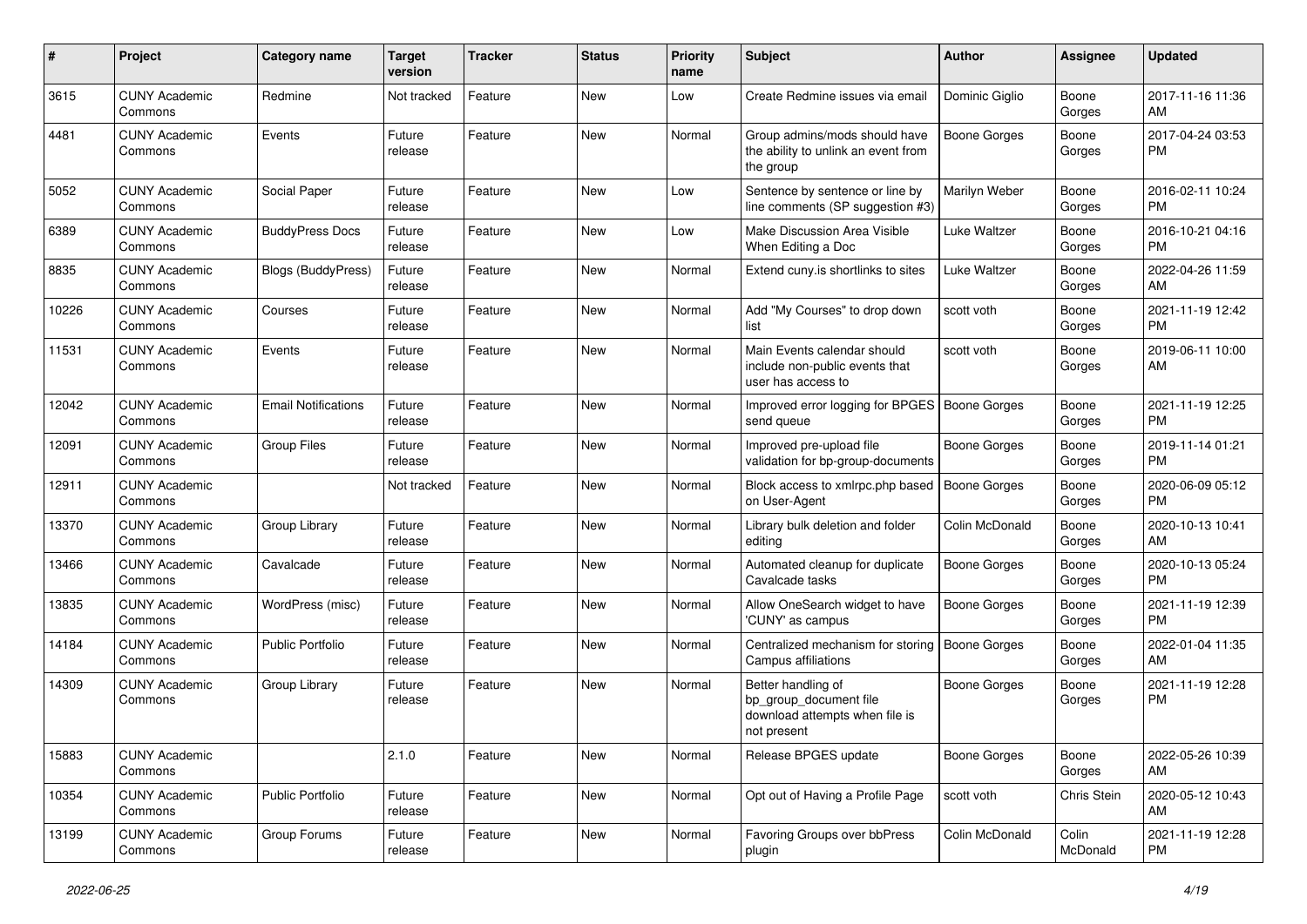| #     | Project                         | <b>Category name</b>           | <b>Target</b><br>version | <b>Tracker</b> | <b>Status</b> | Priority<br>name | <b>Subject</b>                                                                                                                                        | Author                  | <b>Assignee</b>       | <b>Updated</b>                |
|-------|---------------------------------|--------------------------------|--------------------------|----------------|---------------|------------------|-------------------------------------------------------------------------------------------------------------------------------------------------------|-------------------------|-----------------------|-------------------------------|
| 13891 | <b>CUNY Academic</b><br>Commons | Internal Tools and<br>Workflow | 2.1.0                    | Feature        | <b>New</b>    | Normal           | Migrate automated linting to<br>GitHub Actions                                                                                                        | <b>Boone Gorges</b>     | Jeremy Felt           | 2022-05-26 10:45<br>AM        |
| 15194 | <b>CUNY Academic</b><br>Commons | Internal Tools and<br>Workflow | 2.1.0                    | Feature        | <b>New</b>    | Normal           | PHPCS sniff for un-restored<br>switch_to_blog() calls                                                                                                 | Boone Gorges            | Jeremy Felt           | 2022-05-26 10:45<br>AM        |
| 6078  | <b>CUNY Academic</b><br>Commons | Blogs (BuddyPress)             | Future<br>release        | Feature        | New           | Normal           | <b>Explore Adding Network Blog</b><br>Metadata Plugin                                                                                                 | Luke Waltzer            | Luke Waltzer          | 2016-10-11 10:29<br><b>PM</b> |
| 8211  | <b>CUNY Academic</b><br>Commons | <b>WordPress Themes</b>        | Future<br>release        | Feature        | <b>New</b>    | Normal           | Theme Suggestions: Material<br>Design-Inspired Themes                                                                                                 | Margaret Galvan         | Margaret<br>Galvan    | 2017-08-07 02:48<br><b>PM</b> |
| 9420  | <b>CUNY Academic</b><br>Commons | cuny.is                        | Not tracked              | Feature        | <b>New</b>    | Normal           | Request for http://cuny.is/streams                                                                                                                    | Raffi<br>Khatchadourian | Marilyn<br>Weber      | 2018-04-02 10:08<br>AM        |
| 3657  | <b>CUNY Academic</b><br>Commons | WordPress (misc)               | Not tracked              | Feature        | <b>New</b>    | Normal           | Create alert for GC email<br>addresses                                                                                                                | Matt Gold               | Matt Gold             | 2016-04-14 11:29<br><b>PM</b> |
| 8498  | <b>CUNY Academic</b><br>Commons | <b>WordPress Plugins</b>       | Future<br>release        | Feature        | <b>New</b>    | Low              | <b>Gravity Forms Email Users</b>                                                                                                                      | Raffi<br>Khatchadourian | Matt Gold             | 2017-10-13 12:58<br><b>PM</b> |
| 13358 | <b>CUNY Academic</b><br>Commons | Group Forums                   | Future<br>release        | Feature        | <b>New</b>    | Normal           | Improved UI for group forum<br>threading settings                                                                                                     | <b>Boone Gorges</b>     | Raymond<br><b>Hoh</b> | 2021-11-19 12:27<br><b>PM</b> |
| 308   | <b>CUNY Academic</b><br>Commons | Registration                   | Future<br>release        | Feature        | <b>New</b>    | Normal           | Group recommendations for<br>signup process                                                                                                           | Boone Gorges            | Samantha<br>Raddatz   | 2015-11-09 05:07<br><b>PM</b> |
| 5050  | <b>CUNY Academic</b><br>Commons | Social Paper                   | Future<br>release        | Feature        | <b>New</b>    | Low              | Making comments visible in SP<br>editing mode (SP suggestion #1)                                                                                      | Marilyn Weber           | Samantha<br>Raddatz   | 2019-09-17 11:10<br><b>PM</b> |
| 5053  | <b>CUNY Academic</b><br>Commons | Social Paper                   | Future<br>release        | Feature        | New           | Low              | Scrollable menu to add readers<br>(SP suggestion #4)                                                                                                  | Marilyn Weber           | Samantha<br>Raddatz   | 2016-04-21 05:21<br><b>PM</b> |
| 5058  | <b>CUNY Academic</b><br>Commons | Social Paper                   | Future<br>release        | Feature        | <b>New</b>    | Low              | Can there be a clearer signal that<br>even when comments have<br>already been made you add<br>comments by clicking on the side?<br>(SP suggestion #5) | Marilyn Weber           | Samantha<br>Raddatz   | 2016-02-11 10:24<br><b>PM</b> |
| 5397  | <b>CUNY Academic</b><br>Commons | Social Paper                   | Future<br>release        | Feature        | <b>New</b>    | Normal           | frustrating to have to<br>enable/disable in SP                                                                                                        | Marilyn Weber           | Samantha<br>Raddatz   | 2016-04-20 03:39<br><b>PM</b> |
| 9908  | <b>CUNY Academic</b><br>Commons |                                | Not tracked              | Feature        | <b>New</b>    | Normal           | Is it possible to send email<br>updates to users (or an email<br>address not on the list) for only a<br>single page AFTER being<br>prompted?          | <b>Michael Shields</b>  | scott voth            | 2018-06-11 01:34<br><b>PM</b> |
| 14394 | <b>CUNY Academic</b><br>Commons |                                | Not tracked              | Feature        | New           | Normal           | Commons News Site - redesign                                                                                                                          | scott voth              | scott voth            | 2021-09-14 10:46<br>AM        |
| 14787 | <b>CUNY Academic</b><br>Commons | <b>Plugin Packages</b>         | Future<br>release        | Feature        | <b>New</b>    | Normal           | Creating a "Design" plugin<br>package                                                                                                                 | Laurie Hurson           | scott voth            | 2022-04-27 04:56<br><b>PM</b> |
| 4635  | <b>CUNY Academic</b><br>Commons | Authentication                 | Future<br>release        | Feature        | <b>New</b>    | Normal           | Allow non-WP authentication                                                                                                                           | Boone Gorges            | Sonja Leix            | 2019-03-01 02:05<br><b>PM</b> |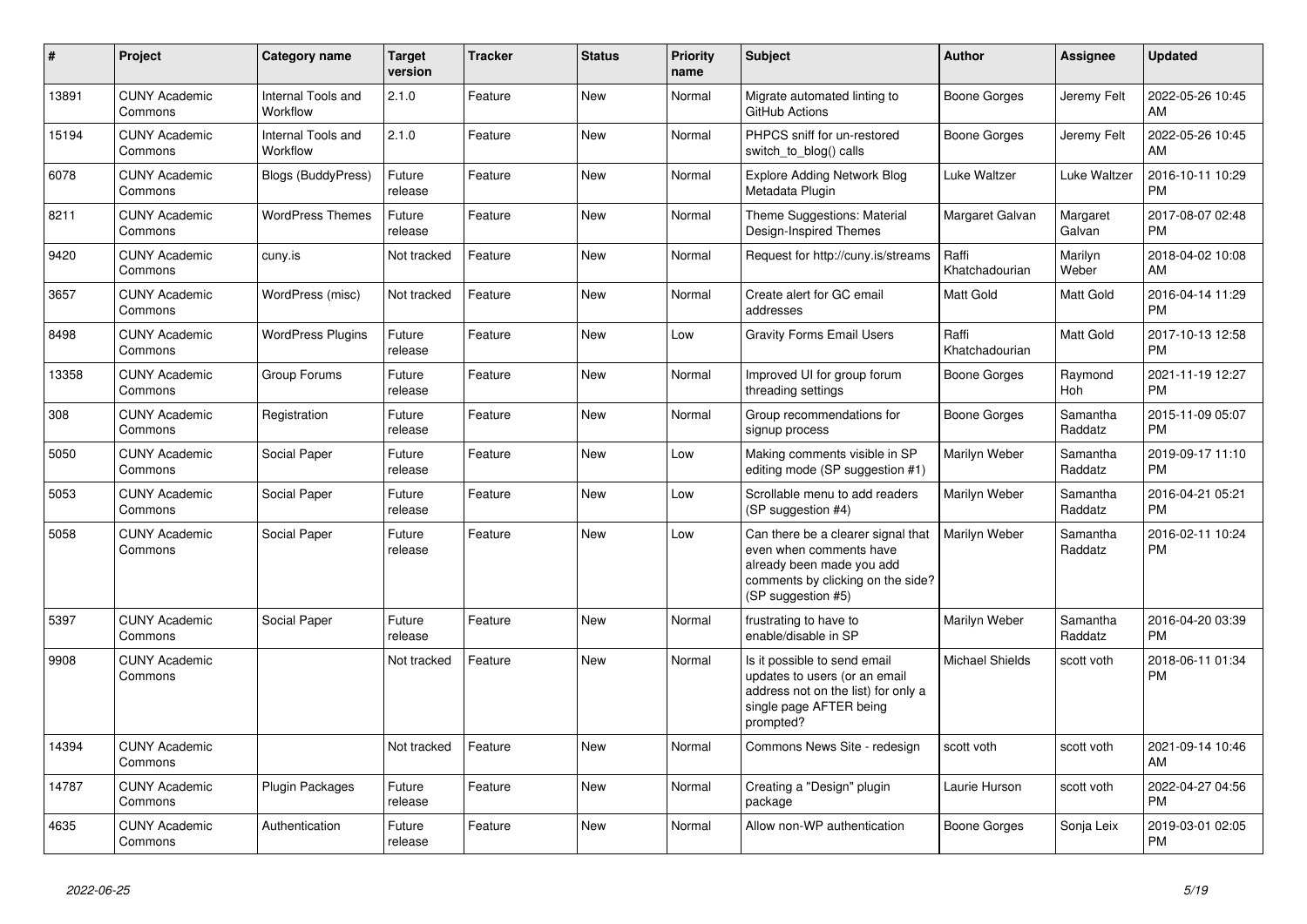| #     | Project                         | <b>Category name</b>     | <b>Target</b><br>version | <b>Tracker</b> | <b>Status</b> | <b>Priority</b><br>name | <b>Subject</b>                                                                                               | <b>Author</b>           | Assignee            | <b>Updated</b>                |
|-------|---------------------------------|--------------------------|--------------------------|----------------|---------------|-------------------------|--------------------------------------------------------------------------------------------------------------|-------------------------|---------------------|-------------------------------|
| 11789 | <b>CUNY Academic</b><br>Commons | Courses                  | Future<br>release        | Feature        | <b>New</b>    | Normal                  | Ability to remove item from<br>Courses list                                                                  | Laurie Hurson           | Sonja Leix          | 2019-09-24 12:28<br><b>PM</b> |
| 11834 | <b>CUNY Academic</b><br>Commons | <b>Group Files</b>       | Future<br>release        | Feature        | <b>New</b>    | Normal                  | Improved tools for managing<br>group file folders                                                            | <b>Boone Gorges</b>     | Sonja Leix          | 2019-09-06 03:55<br><b>PM</b> |
| 9643  | <b>CUNY Academic</b><br>Commons | Publicity                | Not tracked              | Feature        | New           | Normal                  | Create a page on the Commons<br>for logos etc.                                                               | Stephen Real            | Stephen Real        | 2018-04-24 10:53<br>AM        |
| 5679  | <b>CUNY Academic</b><br>Commons | Analytics                | Not tracked              | Feature        | New           | Normal                  | Logged In Users for GA                                                                                       | Valerie Townsend        | Valerie<br>Townsend | 2016-06-11 09:49<br>AM        |
| 5488  | <b>CUNY Academic</b><br>Commons | Social Paper             | Future<br>release        | Bug            | <b>New</b>    | Normal                  | Add a "last edited by" field to<br>Social Paper group directories                                            | <b>Boone Gorges</b>     |                     | 2016-04-21 10:05<br><b>PM</b> |
| 6755  | <b>CUNY Academic</b><br>Commons | WordPress (misc)         | Future<br>release        | <b>Bug</b>     | <b>New</b>    | Normal                  | Cannot Deactivate Plugin                                                                                     | Laura Kane              |                     | 2016-11-16 01:12<br><b>PM</b> |
| 11024 | <b>CUNY Academic</b><br>Commons | WordPress (misc)         | Future<br>release        | Bug            | <b>New</b>    | Normal                  | Subsites should not show "you<br>should update your .htaccess<br>now" notice after permalink<br>setting save | <b>Boone Gorges</b>     |                     | 2019-01-28 01:35<br><b>PM</b> |
| 11392 | <b>CUNY Academic</b><br>Commons |                          | Future<br>release        | Bug            | <b>New</b>    | Normal                  | Migrate users away from<br><b>StatPress</b>                                                                  | <b>Boone Gorges</b>     |                     | 2019-04-23 03:53<br><b>PM</b> |
| 12573 | <b>CUNY Academic</b><br>Commons | <b>WordPress Plugins</b> | Future<br>release        | Bug            | New           | Normal                  | <b>CommentPress Core Issues</b>                                                                              | scott voth              |                     | 2020-03-24 04:32<br><b>PM</b> |
| 14792 | <b>CUNY Academic</b><br>Commons |                          |                          | Bug            | New           | Normal                  | Inconsistent email notifications<br>from gravity forms                                                       | Raffi<br>Khatchadourian |                     | 2021-10-04 01:50<br><b>PM</b> |
| 14936 | <b>CUNY Academic</b><br>Commons |                          |                          | <b>Bug</b>     | <b>New</b>    | Normal                  | Commons websites blocked by<br>SPS campus network                                                            | Laurie Hurson           |                     | 2021-11-03 03:57<br><b>PM</b> |
| 14940 | <b>CUNY Academic</b><br>Commons |                          |                          | Bug            | <b>New</b>    | Normal                  | Discrepancy between Commons<br>profile "sites" and actual # of sites                                         | Laurie Hurson           |                     | 2021-11-08 11:09<br>AM        |
| 15757 | <b>CUNY Academic</b><br>Commons |                          |                          | <b>Bug</b>     | New           | Normal                  | Members # do not match                                                                                       | Laurie Hurson           |                     | 2022-03-30 04:52<br><b>PM</b> |
| 16255 | <b>CUNY Academic</b><br>Commons | WordPress (misc)         |                          | <b>Bug</b>     | <b>New</b>    | Normal                  | Need to define 'MULTISITE'<br>constant in wp-config.php                                                      | Raymond Hoh             |                     | 2022-06-19 09:31<br>AM        |
| 16294 | <b>CUNY Academic</b><br>Commons |                          |                          | <b>Bug</b>     | <b>New</b>    | Urgent                  | CAC is down                                                                                                  | Raffi<br>Khatchadourian |                     | 2022-06-24 02:36<br><b>PM</b> |
| 7022  | <b>CUNY Academic</b><br>Commons | Announcements            | Future<br>release        | Bug            | New           | Normal                  | Sitewide announcements should<br>be displayed on, and dismissable<br>from, mapped domains                    | <b>Boone Gorges</b>     | Boone<br>Gorges     | 2018-03-22 10:18<br>AM        |
| 7663  | <b>CUNY Academic</b><br>Commons | Social Paper             | Future<br>release        | <b>Bug</b>     | New           | Normal                  | Social Paper notifications not<br>formatted correctly on secondary<br>sites                                  | <b>Boone Gorges</b>     | Boone<br>Gorges     | 2018-04-16 03:52<br><b>PM</b> |
| 7981  | <b>CUNY Academic</b><br>Commons | Social Paper             | Future<br>release        | <b>Bug</b>     | New           | Normal                  | Social Paper comments should<br>not go to spam                                                               | Luke Waltzer            | Boone<br>Gorges     | 2018-04-16 03:52<br>PM        |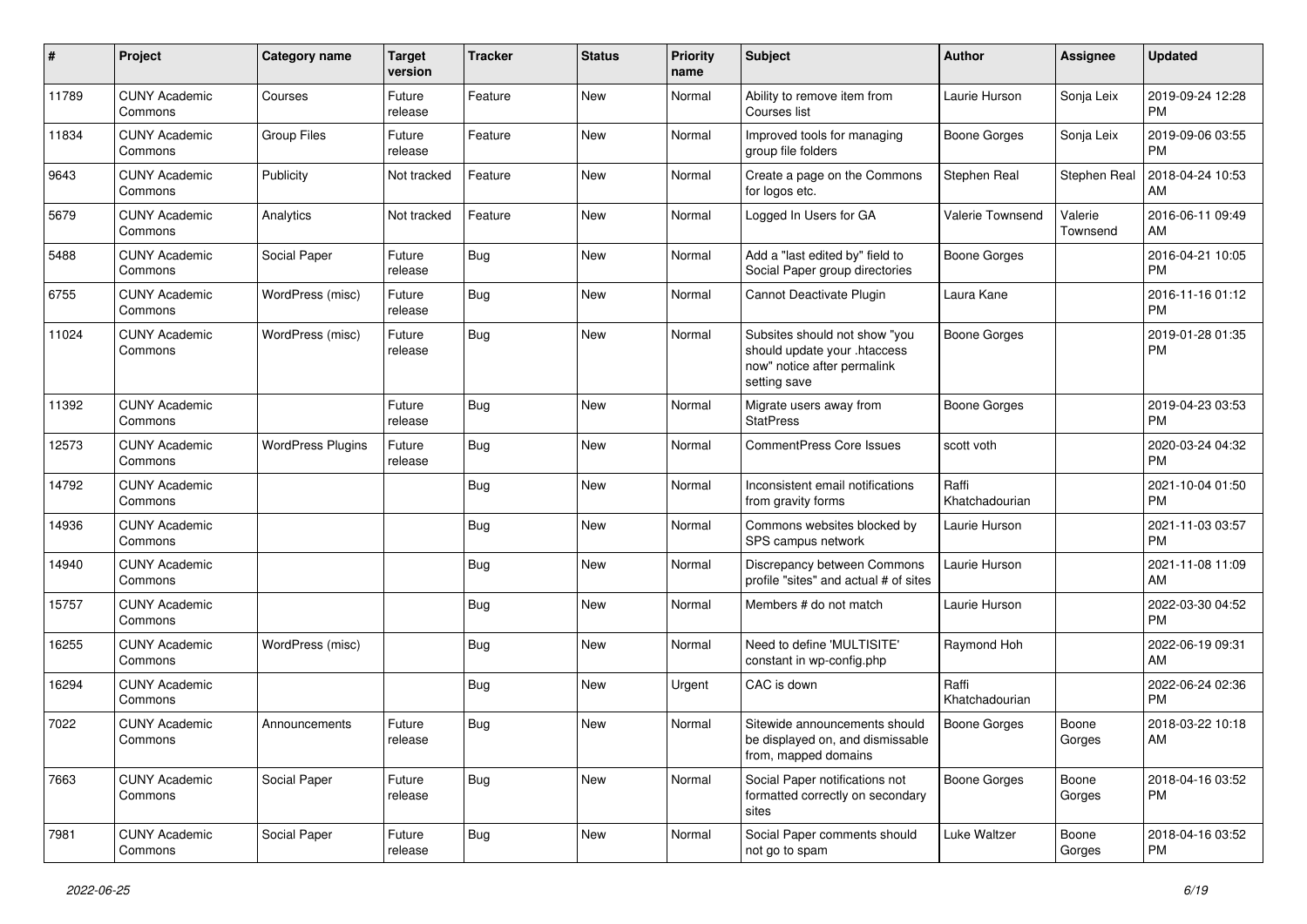| #     | Project                         | <b>Category name</b>     | <b>Target</b><br>version | <b>Tracker</b> | <b>Status</b> | <b>Priority</b><br>name | Subject                                                                      | Author              | <b>Assignee</b>       | <b>Updated</b>                |
|-------|---------------------------------|--------------------------|--------------------------|----------------|---------------|-------------------------|------------------------------------------------------------------------------|---------------------|-----------------------|-------------------------------|
| 9926  | <b>CUNY Academic</b><br>Commons | <b>WordPress Plugins</b> | Future<br>release        | Bug            | <b>New</b>    | Normal                  | twitter-mentions-as-comments<br>cron jobs can run long                       | <b>Boone Gorges</b> | Boone<br>Gorges       | 2018-10-24 12:34<br>PM        |
| 10794 | <b>CUNY Academic</b><br>Commons | Performance              | Not tracked              | Bug            | <b>New</b>    | Normal                  | Memcached connection<br>occasionally breaks                                  | <b>Boone Gorges</b> | Boone<br>Gorges       | 2018-12-06 03:30<br>PM        |
| 12438 | <b>CUNY Academic</b><br>Commons | Courses                  | Not tracked              | Bug            | New           | Normal                  | Site appearing twice                                                         | Laurie Hurson       | Boone<br>Gorges       | 2020-02-18 01:34<br>PM        |
| 13949 | <b>CUNY Academic</b><br>Commons |                          | Not tracked              | <b>Bug</b>     | New           | Normal                  | Continued debugging of runaway<br>MySQL connections                          | <b>Matt Gold</b>    | Boone<br>Gorges       | 2021-09-14 10:42<br>AM        |
| 14908 | <b>CUNY Academic</b><br>Commons | Performance              |                          | <b>Bug</b>     | <b>New</b>    | Normal                  | Stale object cache on cdev                                                   | Raymond Hoh         | Boone<br>Gorges       | 2021-12-07 09:45<br>AM        |
| 14987 | <b>CUNY Academic</b><br>Commons | <b>WordPress Plugins</b> | Future<br>release        | Bug            | <b>New</b>    | Normal                  | Elementor update causes<br>database freeze-up                                | <b>Boone Gorges</b> | Boone<br>Gorges       | 2021-11-29 12:02<br><b>PM</b> |
| 16199 | <b>CUNY Academic</b><br>Commons | <b>Directories</b>       | 2.0.2                    | <b>Bug</b>     | New           | Normal                  | Removed "Semester" Filter from<br><b>Courses Directory</b>                   | Laurie Hurson       | Boone<br>Gorges       | 2022-06-14 11:36<br>AM        |
| 13331 | <b>CUNY Academic</b><br>Commons | Site cloning             | Future<br>release        | <b>Bug</b>     | <b>New</b>    | Normal                  | Combine Site Template and<br>Clone operations                                | <b>Boone Gorges</b> | Jeremy Felt           | 2021-11-19 12:39<br>PM        |
| 11879 | <b>CUNY Academic</b><br>Commons |                          | Not tracked              | Bug            | <b>New</b>    | Normal                  | Hypothesis comments appearing<br>on multiple, different pdfs across<br>blogs | Laurie Hurson       | Laurie Hurson         | 2019-09-19 02:39<br><b>PM</b> |
| 3691  | <b>CUNY Academic</b><br>Commons | <b>WordPress Plugins</b> | Future<br>release        | Bug            | <b>New</b>    | Normal                  | <b>WPMU Domain Mapping</b><br>Debugging on cdev                              | Raymond Hoh         | Matt Gold             | 2014-12-12 09:04<br>AM        |
| 4972  | <b>CUNY Academic</b><br>Commons | Analytics                | Not tracked              | Bug            | <b>New</b>    | Normal                  | <b>Newsletter Analytics</b>                                                  | Stephen Real        | Matt Gold             | 2015-12-09 12:54<br><b>PM</b> |
| 4535  | <b>CUNY Academic</b><br>Commons | My Commons               | Future<br>release        | Bug            | New           | Low                     | My Commons filter issue                                                      | scott voth          | Raymond<br>Hoh        | 2015-09-01 11:17<br>AM        |
| 5282  | <b>CUNY Academic</b><br>Commons | Social Paper             | Future<br>release        | Bug            | <b>New</b>    | Normal                  | Replying via email directs to<br>paper but not individual comment.           | Marilyn Weber       | Raymond<br>Hoh        | 2016-03-02 01:48<br><b>PM</b> |
| 6749  | <b>CUNY Academic</b><br>Commons | Events                   | Future<br>release        | Bug            | <b>New</b>    | Low                     | BPEO iCal request can trigger<br>very large number of DB queries             | <b>Boone Gorges</b> | Raymond<br><b>Hoh</b> | 2016-11-15 10:09<br><b>PM</b> |
| 7928  | <b>CUNY Academic</b><br>Commons | Group Forums             | Not tracked              | Bug            | <b>New</b>    | Normal                  | Duplicate Forum post                                                         | Luke Waltzer        | Raymond<br>Hoh        | 2017-04-11 09:27<br><b>PM</b> |
| 9346  | <b>CUNY Academic</b><br>Commons | WordPress (misc)         | Not tracked              | Bug            | New           | Normal                  | Clone cetls.bmcc.cuny.edu for<br>development                                 | Owen Roberts        | Raymond<br>Hoh        | 2018-03-06 05:35<br>  PM      |
| 11243 | <b>CUNY Academic</b><br>Commons | BuddyPress (misc)        | Future<br>release        | Bug            | New           | Normal                  | Audit bp-custom.php                                                          | Raymond Hoh         | Raymond<br>Hoh        | 2022-04-26 11:59<br>AM        |
| 13430 | <b>CUNY Academic</b><br>Commons | Reply By Email           | Not tracked              | Bug            | New           | Normal                  | Delay in RBE                                                                 | Luke Waltzer        | Raymond<br>Hoh        | 2020-10-13 11:16<br>AM        |
| 13457 | <b>CUNY Academic</b><br>Commons | Group Forums             | 2.0.2                    | Bug            | New           | High                    | Forum post not sending<br>notifications                                      | Filipa Calado       | Raymond<br>Hoh        | 2022-06-14 11:36<br>AM        |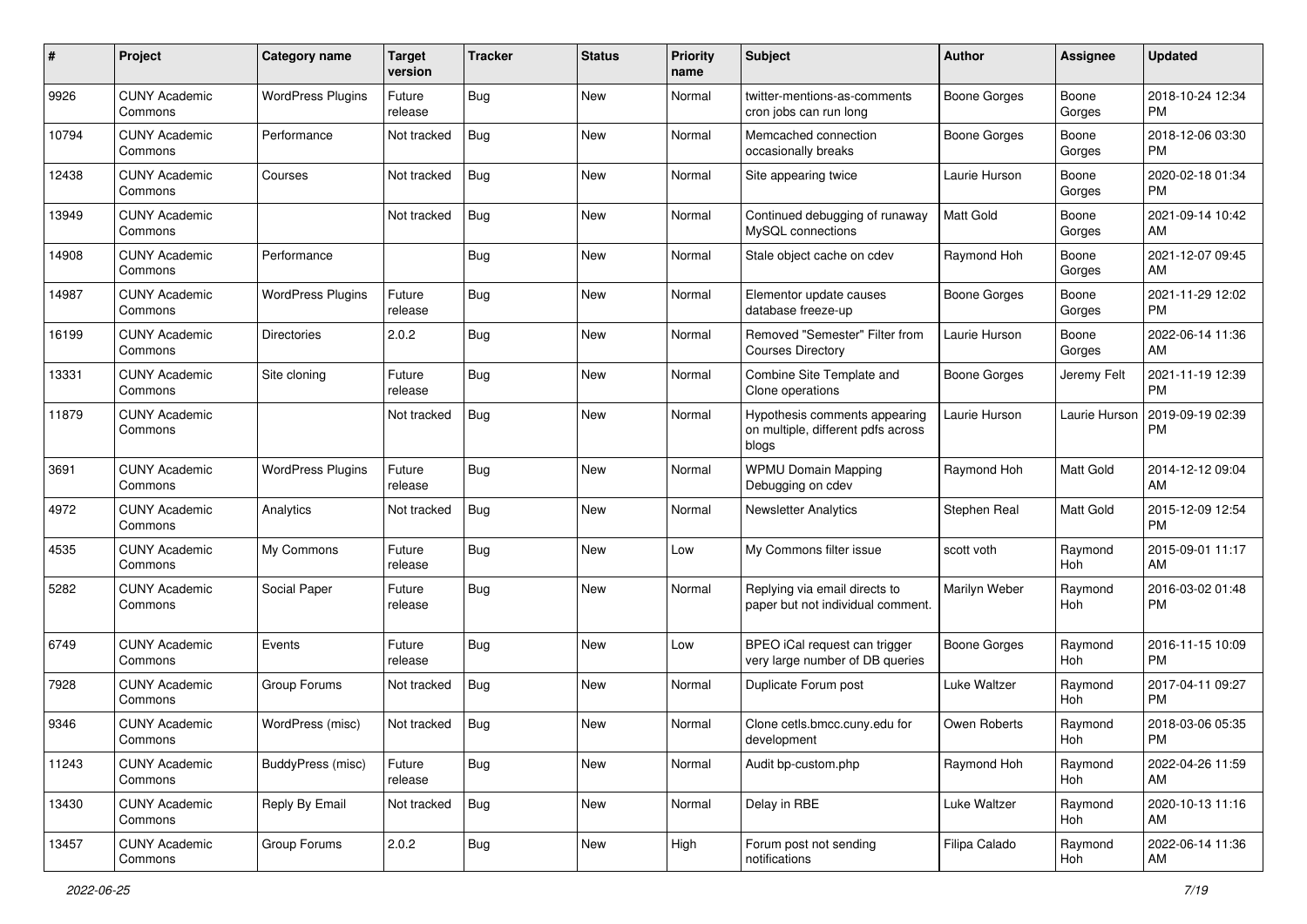| $\pmb{\#}$ | Project                         | Category name            | <b>Target</b><br>version | <b>Tracker</b> | <b>Status</b> | <b>Priority</b><br>name | <b>Subject</b>                                                        | <b>Author</b>      | <b>Assignee</b>       | <b>Updated</b>                |
|------------|---------------------------------|--------------------------|--------------------------|----------------|---------------|-------------------------|-----------------------------------------------------------------------|--------------------|-----------------------|-------------------------------|
| 14496      | <b>CUNY Academic</b><br>Commons | Domain Mapping           | Future<br>release        | <b>Bug</b>     | <b>New</b>    | Normal                  | Mapped domain SSO uses<br>third-party cookies                         | Raymond Hoh        | Raymond<br><b>Hoh</b> | 2021-05-24 04:03<br><b>PM</b> |
| 16177      | <b>CUNY Academic</b><br>Commons | Reply By Email           |                          | <b>Bug</b>     | <b>New</b>    | Normal                  | Switch to Inbound mode for RBE                                        | Raymond Hoh        | Raymond<br>Hoh        | 2022-05-30 04:32<br><b>PM</b> |
| 8440       | <b>CUNY Academic</b><br>Commons | Onboarding               | Not tracked              | <b>Bug</b>     | New           | Normal                  | Create Test Email Accounts for<br><b>Onboarding Project</b>           | Stephen Real       | Stephen Real          | 2017-08-01 09:49<br><b>PM</b> |
| 8078       | <b>CUNY Academic</b><br>Commons | <b>WordPress Plugins</b> | Future<br>release        | System Upgrade | Assigned      | Normal                  | <b>CommentPress Updates</b>                                           | Margaret Galvan    | Christian<br>Wach     | 2017-05-08 03:49<br><b>PM</b> |
| 4903       | <b>CUNY Academic</b><br>Commons | Events                   | Future<br>release        | Design/UX      | Assigned      | Normal                  | Improving visual appearance of<br>event calendars                     | <b>Matt Gold</b>   | Boone<br>Gorges       | 2016-10-13 11:51<br>AM        |
| 860        | <b>CUNY Academic</b><br>Commons | Design                   | Future<br>release        | Design/UX      | Assigned      | Normal                  | <b>Standardize Button Treatment</b><br>Across the Commons             | Chris Stein        | Chris Stein           | 2014-05-01 09:45<br>AM        |
| 6298       | <b>CUNY Academic</b><br>Commons | User Experience          | Not tracked              | Design/UX      | Assigned      | Normal                  | Examine data from survey                                              | <b>Matt Gold</b>   | Margaret<br>Galvan    | 2016-10-14 12:16<br><b>PM</b> |
| 6392       | <b>CUNY Academic</b><br>Commons | Group Forums             | Future<br>release        | Design/UX      | Assigned      | Low                     | Composition/Preview Panes in<br>Forum Posts                           | Luke Waltzer       | Paige Dupont          | 2016-10-21 04:26<br><b>PM</b> |
| 3577       | <b>CUNY Academic</b><br>Commons | My Commons               | Future<br>release        | Design/UX      | Assigned      | Normal                  | Replies to items in My Commons                                        | Matt Gold          | Raymond<br>Hoh        | 2015-04-09 05:19<br><b>PM</b> |
| 4027       | <b>CUNY Academic</b><br>Commons | Commons In A Box         | Not tracked              | Design/UX      | Assigned      | Normal                  | Usability review of CBOX update<br>procedures                         | Matt Gold          | Samantha<br>Raddatz   | 2015-05-11 06:36<br><b>PM</b> |
| 4221       | <b>CUNY Academic</b><br>Commons | Group Forums             | Future<br>release        | Design/UX      | Assigned      | Normal                  | Add 'Number of Posts' display<br>option to Forum page                 | Samantha Raddatz   | Samantha<br>Raddatz   | 2015-06-26 02:21<br><b>PM</b> |
| 4235       | <b>CUNY Academic</b><br>Commons |                          | Not tracked              | Design/UX      | Assigned      | Normal                  | Explore user experience around<br>comments on forum topics vs<br>docs | Matt Gold          | Samantha<br>Raddatz   | 2015-07-21 10:23<br>AM        |
| 4404       | <b>CUNY Academic</b><br>Commons | <b>Public Portfolio</b>  | Future<br>release        | Design/UX      | Assigned      | Normal                  | Change color of permissions info<br>on portfolio editing interface    | <b>Matt Gold</b>   | Samantha<br>Raddatz   | 2015-08-11 05:28<br>PM        |
| 2612       | <b>CUNY Academic</b><br>Commons |                          | Not tracked              | Publicity      | Assigned      | Normal                  | Pinterest site for the Commons                                        | local admin        | Sarah<br>Morgano      | 2016-03-04 11:19<br>AM        |
| 3510       | <b>CUNY Academic</b><br>Commons | Publicity                | 1.7                      | Publicity      | Assigned      | Normal                  | Post on the News Blog re: 'My<br>Commons'                             | Micki Kaufman      | Sarah<br>Morgano      | 2014-10-15 11:18<br>AM        |
| 3511       | <b>CUNY Academic</b><br>Commons | Publicity                | 1.7                      | Publicity      | Assigned      | Normal                  | Social media for 1.7                                                  | Micki Kaufman      | Sarah<br>Morgano      | 2014-10-14 03:32<br><b>PM</b> |
| 9015       | <b>CUNY Academic</b><br>Commons | Groups (misc)            | Not tracked              | Outreach       | Assigned      | Normal                  | Email group admins the email<br>addresses of their groups             | Matt Gold          | <b>Matt Gold</b>      | 2018-01-02 09:54<br>AM        |
| 8666       | <b>CUNY Academic</b><br>Commons | Teaching                 | Not tracked              | Documentation  | Assigned      | Normal                  | Create Teaching on the<br>Commons Resource Page                       | Matt Gold          | Laurie Hurson         | 2019-09-23 03:16<br><b>PM</b> |
| 2666       | <b>CUNY Academic</b><br>Commons | About page               | Not tracked              | Documentation  | Assigned      | Normal                  | <b>Update About Text</b>                                              | <b>Chris Stein</b> | Luke Waltzer          | 2016-03-04 11:19<br>AM        |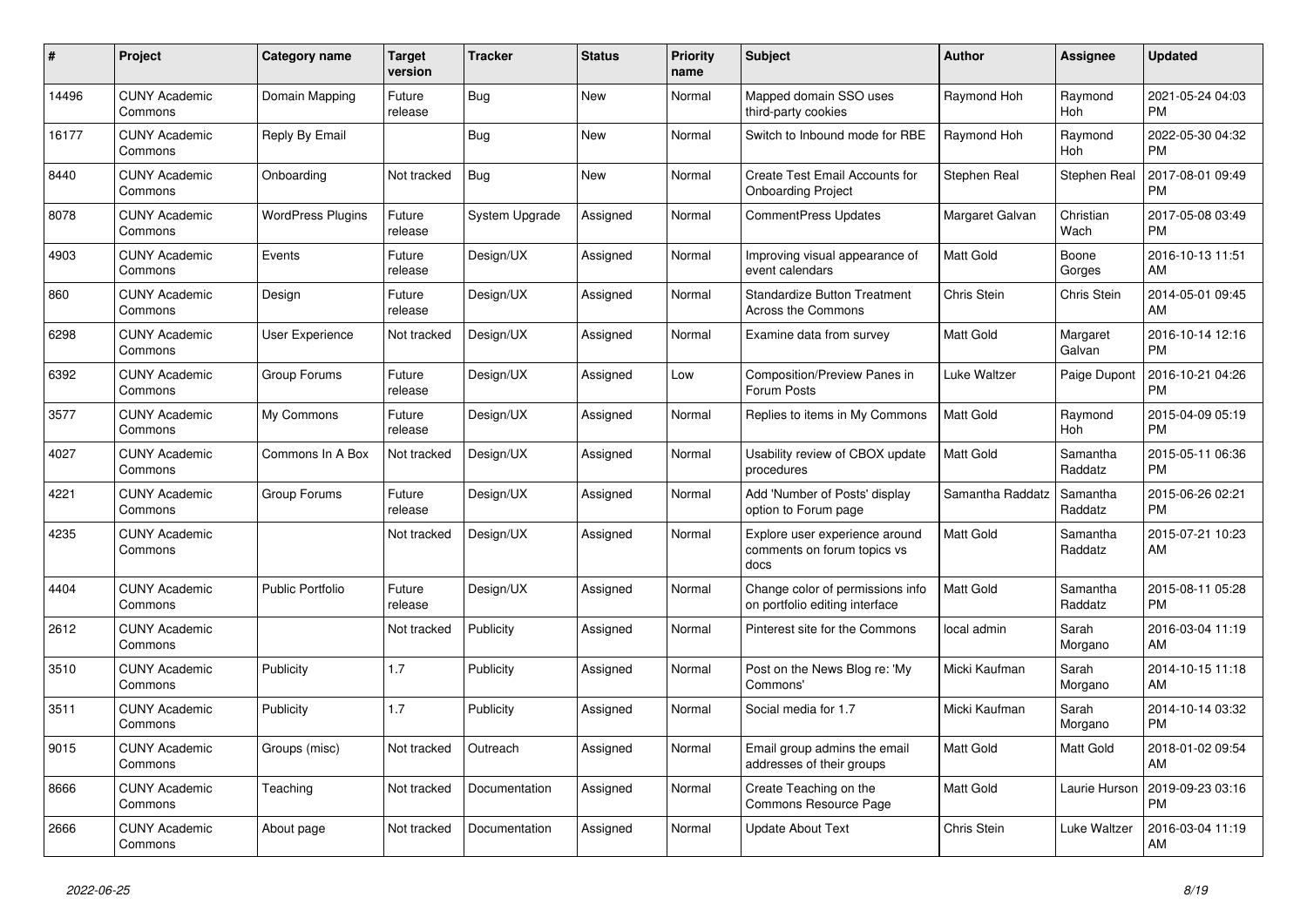| #     | Project                         | <b>Category name</b>     | <b>Target</b><br>version | <b>Tracker</b> | <b>Status</b> | <b>Priority</b><br>name | <b>Subject</b>                                                                            | Author           | <b>Assignee</b>     | <b>Updated</b>                |
|-------|---------------------------------|--------------------------|--------------------------|----------------|---------------|-------------------------|-------------------------------------------------------------------------------------------|------------------|---------------------|-------------------------------|
| 3524  | <b>CUNY Academic</b><br>Commons | Documentation            | Not tracked              | Documentation  | Assigned      | Normal                  | Post describing all you can do<br>when starting up a new<br>blog/group                    | <b>Matt Gold</b> | scott voth          | 2014-10-04 12:56<br>РM        |
| 11519 | <b>CUNY Academic</b><br>Commons |                          | Not tracked              | Support        | Assigned      | Normal                  | comment option not appearing                                                              | Marilyn Weber    |                     | 2019-09-24 10:28<br>AM        |
| 9941  | <b>CUNY Academic</b><br>Commons | Wiki                     | Not tracked              | Support        | Assigned      | Normal                  | Wiki functionality                                                                        | Matt Gold        | Boone<br>Gorges     | 2018-06-26 10:57<br>AM        |
| 2175  | <b>CUNY Academic</b><br>Commons | WordPress (misc)         | Not tracked              | Support        | Assigned      | Normal                  | Subscibe 2 vs. Jetpack<br>subscription options                                            | local admin      | Matt Gold           | 2016-01-26 04:58<br><b>PM</b> |
| 3492  | <b>CUNY Academic</b><br>Commons | <b>WordPress Themes</b>  | Future<br>release        | Support        | Assigned      | Normal                  | Add CBOX theme to the<br>Commons                                                          | scott voth       | Raymond<br>Hoh      | 2014-10-08 05:55<br><b>PM</b> |
| 13946 | <b>CUNY Academic</b><br>Commons | <b>WordPress Plugins</b> | 2.1.0                    | Support        | Assigned      | Normal                  | Custom Embed handler For<br>OneDrive files                                                | scott voth       | Raymond<br>Hoh      | 2022-05-26 10:46<br>AM        |
| 14439 | <b>CUNY Academic</b><br>Commons | Spam/Spam<br>Prevention  | 2.0.2                    | Support        | Assigned      | Normal                  | Aprroved comments held for<br>moderation                                                  | Laurie Hurson    | Raymond<br>Hoh      | 2022-06-14 11:36<br>AM        |
| 4986  | <b>CUNY Academic</b><br>Commons | ZenDesk                  | Not tracked              | Support        | Assigned      | Normal                  | Prepare documentation for<br>Zendesk re web widget                                        | <b>Matt Gold</b> | Samantha<br>Raddatz | 2016-02-25 03:09<br><b>PM</b> |
| 636   | <b>CUNY Academic</b><br>Commons | WordPress (misc)         | Not tracked              | Support        | Assigned      | Normal                  | Create Lynda.com-like Table of<br><b>Contents for Prospective Tutorial</b><br>Screencasts | Matt Gold        | scott voth          | 2016-02-23 03:12<br><b>PM</b> |
| 4070  | <b>CUNY Academic</b><br>Commons | Analytics                | Not tracked              | Support        | Assigned      | Normal                  | Request for JITP site analytics                                                           | Matt Gold        | Seth Persons        | 2016-02-23 03:09<br><b>PM</b> |
| 2577  | <b>NYCDH Community</b><br>Site  |                          |                          | Feature        | Assigned      | Low                     | Investigate Potential to Add Links<br>to the Forum                                        | Mark Newton      | Alex Gil            | 2013-05-16 09:40<br><b>PM</b> |
| 58    | <b>CUNY Academic</b><br>Commons | BuddyPress (misc)        | Future<br>release        | Feature        | Assigned      | Low                     | Make member search sortable by<br>last name                                               | Roberta Brody    | Boone<br>Gorges     | 2010-08-26 02:38<br><b>PM</b> |
| 287   | <b>CUNY Academic</b><br>Commons | WordPress (misc)         | Future<br>release        | Feature        | Assigned      | Normal                  | Create troubleshooting tool for<br>account sign-up                                        | Matt Gold        | Boone<br>Gorges     | 2015-11-09 06:17<br><b>PM</b> |
| 377   | <b>CUNY Academic</b><br>Commons | BuddyPress (misc)        | Future<br>release        | Feature        | Assigned      | Normal                  | Like buttons                                                                              | Matt Gold        | Boone<br>Gorges     | 2010-11-16 05:13<br><b>PM</b> |
| 435   | <b>CUNY Academic</b><br>Commons | BuddyPress (misc)        | Future<br>release        | Feature        | Assigned      | Normal                  | Include Avatar Images in Forum<br><b>Post Notification Emails</b>                         | <b>Matt Gold</b> | Boone<br>Gorges     | 2010-12-08 12:40<br><b>PM</b> |
| 500   | <b>CUNY Academic</b><br>Commons | BuddyPress (misc)        | Future<br>release        | Feature        | Assigned      | Normal                  | <b>Export Group Data</b>                                                                  | Matt Gold        | Boone<br>Gorges     | 2010-12-19 12:09<br>PM        |
| 519   | <b>CUNY Academic</b><br>Commons | <b>BuddyPress Docs</b>   | Future<br>release        | Feature        | Assigned      | Low                     | TOC for individual docs - for new<br>BP "wiki-like" plugin                                | scott voth       | Boone<br>Gorges     | 2015-11-09 05:54<br><b>PM</b> |
| 554   | <b>CUNY Academic</b><br>Commons | BuddyPress (misc)        | Future<br>release        | Feature        | Assigned      | Normal                  | Add Trackback notifications to<br>site-wide activity feed                                 | Matt Gold        | Boone<br>Gorges     | 2015-11-09 06:19<br><b>PM</b> |
| 585   | <b>CUNY Academic</b><br>Commons | Group Forums             | Future<br>release        | Feature        | Assigned      | Normal                  | Merge Forum Topics                                                                        | Sarah Morgano    | Boone<br>Gorges     | 2011-07-06 04:11<br><b>PM</b> |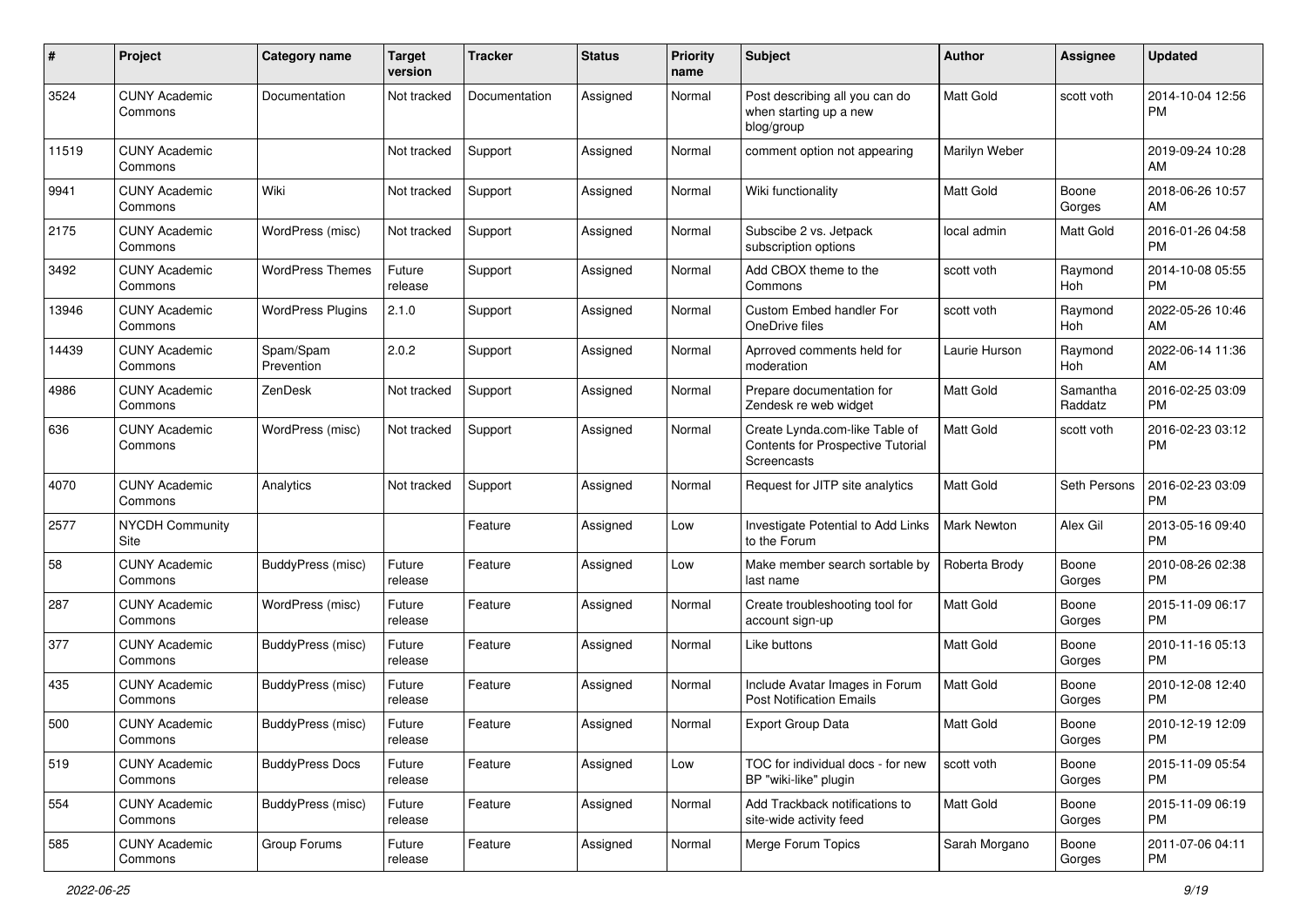| $\#$ | Project                         | Category name            | Target<br>version | Tracker | <b>Status</b> | <b>Priority</b><br>name | <b>Subject</b>                                                       | <b>Author</b>       | Assignee        | <b>Updated</b>                |
|------|---------------------------------|--------------------------|-------------------|---------|---------------|-------------------------|----------------------------------------------------------------------|---------------------|-----------------|-------------------------------|
| 599  | <b>CUNY Academic</b><br>Commons | BuddyPress (misc)        | Future<br>release | Feature | Assigned      | Normal                  | Consider adding rating plugins for<br><b>BuddyPress/BBPress</b>      | <b>Matt Gold</b>    | Boone<br>Gorges | 2011-08-22 06:50<br><b>PM</b> |
| 618  | <b>CUNY Academic</b><br>Commons | <b>BuddyPress Docs</b>   | Future<br>release | Feature | Assigned      | Normal                  | BuddyPress Docs: export formats                                      | <b>Boone Gorges</b> | Boone<br>Gorges | 2015-11-09 05:38<br><b>PM</b> |
| 635  | CUNY Academic<br>Commons        | BuddyPress (misc)        | Future<br>release | Feature | Assigned      | Normal                  | Big Blue Button -<br>Videoconferencing in Groups and<br><b>Blogs</b> | Matt Gold           | Boone<br>Gorges | 2011-03-14 03:24<br><b>PM</b> |
| 658  | <b>CUNY Academic</b><br>Commons | <b>WordPress Plugins</b> | Future<br>release | Feature | Assigned      | Normal                  | Rebulid Sitewide Tag Suggestion                                      | <b>Matt Gold</b>    | Boone<br>Gorges | 2015-01-05 08:47<br><b>PM</b> |
| 1165 | <b>CUNY Academic</b><br>Commons | <b>Email Invitations</b> | Future<br>release | Feature | Assigned      | Low                     | Allow saved lists of invitees under<br>Send Invites                  | Boone Gorges        | Boone<br>Gorges | 2015-11-09 06:03<br><b>PM</b> |
| 1417 | <b>CUNY Academic</b><br>Commons | <b>BuddyPress Docs</b>   | Future<br>release | Feature | Assigned      | Low                     | Bulk actions for BuddyPress Docs                                     | <b>Boone Gorges</b> | Boone<br>Gorges | 2016-10-17 10:41<br><b>PM</b> |
| 1422 | <b>CUNY Academic</b><br>Commons | <b>BuddyPress Docs</b>   | Future<br>release | Feature | Assigned      | Normal                  | Make "created Doc" activity icons<br>non-mini                        | Boone Gorges        | Boone<br>Gorges | 2015-11-09 05:48<br><b>PM</b> |
| 1460 | <b>CUNY Academic</b><br>Commons | Analytics                | Future<br>release | Feature | Assigned      | Normal                  | Update System Report                                                 | <b>Brian Foote</b>  | Boone<br>Gorges | 2015-11-09 06:13<br><b>PM</b> |
| 1508 | <b>CUNY Academic</b><br>Commons | WordPress (misc)         | Future<br>release | Feature | Assigned      | Normal                  | Share login cookies across<br>mapped domains                         | Boone Gorges        | Boone<br>Gorges | 2012-07-02 12:12<br><b>PM</b> |
| 1562 | <b>CUNY Academic</b><br>Commons | <b>WordPress Plugins</b> | Future<br>release | Feature | Assigned      | Low                     | Play with NYT Collaborative<br><b>Authoring Tool</b>                 | <b>Matt Gold</b>    | Boone<br>Gorges | 2015-01-05 08:47<br><b>PM</b> |
| 1744 | <b>CUNY Academic</b><br>Commons | <b>BuddyPress Docs</b>   | Future<br>release | Feature | Assigned      | Normal                  | Spreadsheet-style Docs                                               | Boone Gorges        | Boone<br>Gorges | 2015-11-09 06:13<br><b>PM</b> |
| 1888 | <b>CUNY Academic</b><br>Commons | Home Page                | Future<br>release | Feature | Assigned      | Normal                  | Refactor BP MPO Activity Filter to<br>support proper pagination      | Sarah Morgano       | Boone<br>Gorges | 2014-05-01 07:11<br><b>PM</b> |
| 2013 | <b>CUNY Academic</b><br>Commons | Public Portfolio         | Future<br>release | Feature | Assigned      | Low                     | Have Profile Privacy Options<br>show up only for filled-in fields    | Matt Gold           | Boone<br>Gorges | 2015-11-09 06:09<br><b>PM</b> |
| 2223 | <b>CUNY Academic</b><br>Commons | <b>WordPress Plugins</b> | Future<br>release | Feature | Assigned      | Low                     | Add Participad to the CUNY<br><b>Academic Commons</b>                | Matt Gold           | Boone<br>Gorges | 2014-09-17 10:03<br><b>PM</b> |
| 2325 | <b>CUNY Academic</b><br>Commons | BuddyPress (misc)        | Future<br>release | Feature | Assigned      | Low                     | Profile should have separate<br>fields for first/last names          | local admin         | Boone<br>Gorges | 2015-11-09 06:09<br><b>PM</b> |
| 2523 | <b>CUNY Academic</b><br>Commons | <b>BuddyPress Docs</b>   | Future<br>release | Feature | Assigned      | Normal                  | Allow Users to Upload Images to<br><b>BP</b> Docs                    | <b>Matt Gold</b>    | Boone<br>Gorges | 2015-11-09 06:14<br><b>PM</b> |
| 2610 | <b>CUNY Academic</b><br>Commons | Group Invitations        | Future<br>release | Feature | Assigned      | Low                     | Request: Custom invitation<br>message to group invites               | local admin         | Boone<br>Gorges | 2015-11-09 06:13<br><b>PM</b> |
| 3002 | <b>CUNY Academic</b><br>Commons | Search                   | Future<br>release | Feature | Assigned      | Normal                  | Overhaul CAC search by using<br>external search appliance            | Boone Gorges        | Boone<br>Gorges | 2020-07-15 03:05<br><b>PM</b> |
| 3042 | <b>CUNY Academic</b><br>Commons | Public Portfolio         | Future<br>release | Feature | Assigned      | Normal                  | Browsing member interests                                            | <b>Matt Gold</b>    | Boone<br>Gorges | 2015-03-21 09:04<br><b>PM</b> |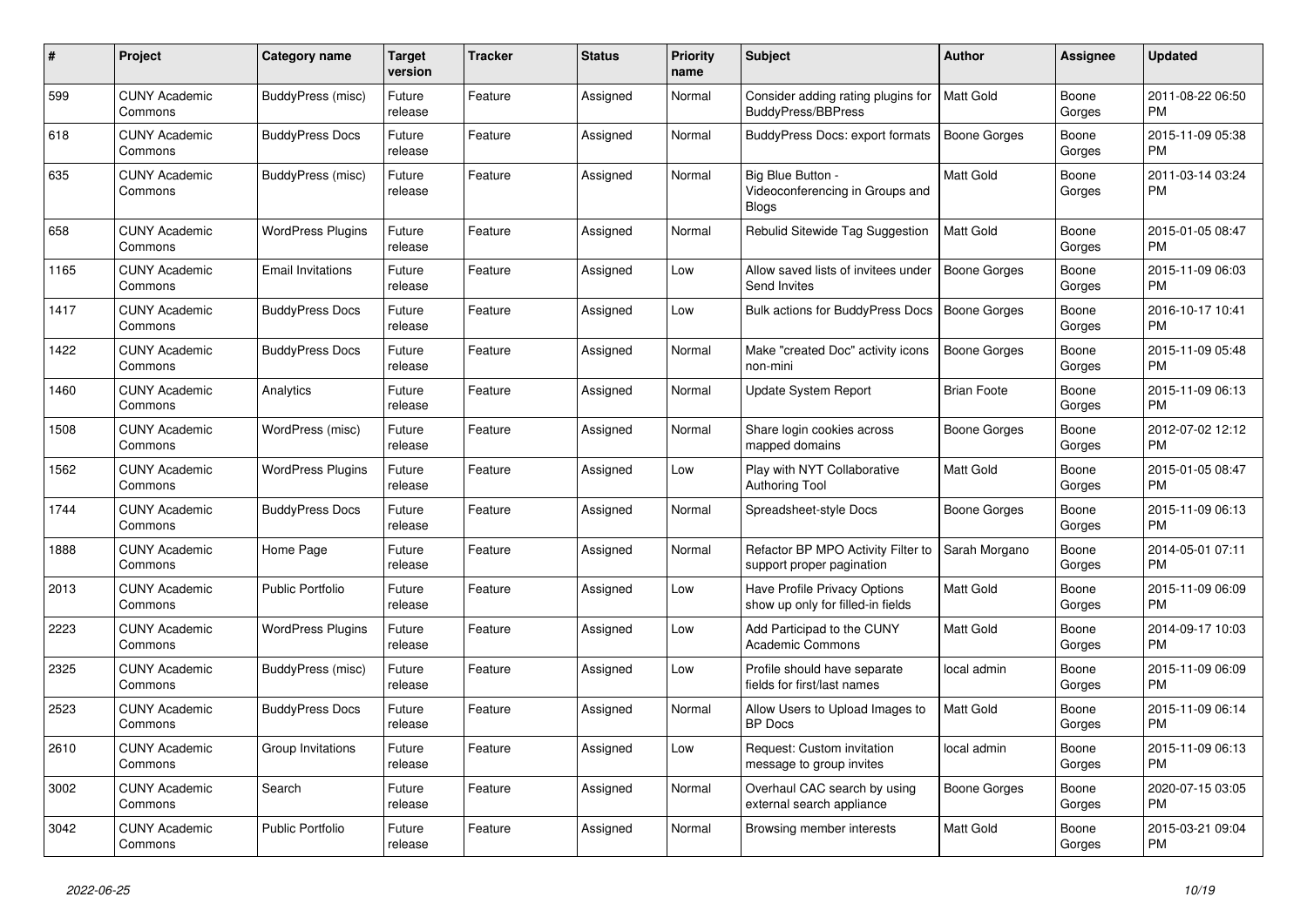| #     | Project                         | <b>Category name</b>           | <b>Target</b><br>version | <b>Tracker</b> | <b>Status</b> | <b>Priority</b><br>name | <b>Subject</b>                                                                             | Author              | <b>Assignee</b> | <b>Updated</b>                |
|-------|---------------------------------|--------------------------------|--------------------------|----------------|---------------|-------------------------|--------------------------------------------------------------------------------------------|---------------------|-----------------|-------------------------------|
| 3080  | <b>CUNY Academic</b><br>Commons | <b>Group Files</b>             | Future<br>release        | Feature        | Assigned      | Low                     | Create a system to keep track of<br>file changes                                           | Matt Gold           | Boone<br>Gorges | 2014-02-26 10:04<br><b>PM</b> |
| 3193  | <b>CUNY Academic</b><br>Commons | Group Forums                   | Future<br>release        | Feature        | Assigned      | Normal                  | bbPress 2.x dynamic roles and<br><b>RBE</b>                                                | <b>Boone Gorges</b> | Boone<br>Gorges | 2014-09-30 01:30<br><b>PM</b> |
| 3220  | <b>CUNY Academic</b><br>Commons | <b>Public Portfolio</b>        | Future<br>release        | Feature        | Assigned      | Normal                  | Add indent/outdent option to<br>Formatting Buttons on Profile<br>Page                      | Matt Gold           | Boone<br>Gorges | 2014-05-21 10:39<br><b>PM</b> |
| 3230  | <b>CUNY Academic</b><br>Commons | Internal Tools and<br>Workflow | Not tracked              | Feature        | Assigned      | High                    | Scripts for quicker<br>provisioning/updating of<br>development environments                | <b>Boone Gorges</b> | Boone<br>Gorges | 2016-01-26 04:54<br><b>PM</b> |
| 3308  | <b>CUNY Academic</b><br>Commons | Group Invitations              | Future<br>release        | Feature        | Assigned      | Normal                  | Allow members to rescind group<br>invitations                                              | Matt Gold           | Boone<br>Gorges | 2015-04-01 08:53<br><b>PM</b> |
| 3475  | <b>CUNY Academic</b><br>Commons | Events                         | Future<br>release        | Feature        | Assigned      | Normal                  | Request to add plugin to<br>streamline room<br>booking/appointment booking                 | Naomi Barrettara    | Boone<br>Gorges | 2014-12-01 05:14<br><b>PM</b> |
| 3759  | <b>CUNY Academic</b><br>Commons | WordPress (misc)               | Future<br>release        | Feature        | Assigned      | Normal                  | Review Interface for Adding Users<br>to Blogs                                              | Matt Gold           | Boone<br>Gorges | 2015-03-24 05:52<br><b>PM</b> |
| 3768  | <b>CUNY Academic</b><br>Commons | <b>Public Portfolio</b>        | Future<br>release        | Feature        | Assigned      | Normal                  | Institutions/Past positions on<br>public portfolios                                        | <b>Matt Gold</b>    | Boone<br>Gorges | 2018-04-23 10:44<br>AM        |
| 4053  | <b>CUNY Academic</b><br>Commons | Events                         | Future<br>release        | Feature        | Assigned      | Normal                  | Create new tab for past events                                                             | Matt Gold           | Boone<br>Gorges | 2015-05-12 02:10<br><b>PM</b> |
| 4238  | <b>CUNY Academic</b><br>Commons | Events                         | Future<br>release        | Feature        | Assigned      | Normal                  | Copy Events to Other Groups?                                                               | Matt Gold           | Boone<br>Gorges | 2015-07-02 10:08<br>AM        |
| 4980  | <b>CUNY Academic</b><br>Commons | Home Page                      | Future<br>release        | Feature        | Assigned      | Normal                  | CAC Featured Content -- Adding<br>Randomization                                            | Matt Gold           | Boone<br>Gorges | 2016-12-12 03:01<br><b>PM</b> |
| 5234  | <b>CUNY Academic</b><br>Commons | Membership                     | Future<br>release        | Feature        | Assigned      | Normal                  | Write Unconfirmed patch for WP                                                             | <b>Boone Gorges</b> | Boone<br>Gorges | 2016-10-24 11:18<br>AM        |
| 5696  | <b>CUNY Academic</b><br>Commons | Events                         | Future<br>release        | Feature        | Assigned      | Normal                  | Events Calendar - display options<br>/ calendar aggregation                                | <b>Matt Gold</b>    | Boone<br>Gorges | 2016-10-13 11:44<br>AM        |
| 8836  | <b>CUNY Academic</b><br>Commons | Blogs (BuddyPress)             | Future<br>release        | Feature        | Assigned      | Normal                  | Redesign site launch process                                                               | Matt Gold           | Boone<br>Gorges | 2019-10-03 02:49<br><b>PM</b> |
| 8900  | <b>CUNY Academic</b><br>Commons | Accessibility                  | Future<br>release        | Feature        | Assigned      | Normal                  | Look into tools to enforce<br>accessibility in WP environment                              | <b>Matt Gold</b>    | Boone<br>Gorges | 2022-04-26 11:59<br>AM        |
| 8901  | <b>CUNY Academic</b><br>Commons | Accessibility                  | Future<br>release        | Feature        | Assigned      | Normal                  | Theme analysis for accessibility                                                           | Matt Gold           | Boone<br>Gorges | 2022-04-26 11:59<br>AM        |
| 9895  | <b>CUNY Academic</b><br>Commons | Onboarding                     | Future<br>release        | Feature        | Assigned      | Normal                  | Add "Accept Invitation"<br>link/button/function to Group<br>and/or Site invitation emails? | Luke Waltzer        | Boone<br>Gorges | 2018-06-07 12:42<br><b>PM</b> |
| 10368 | <b>CUNY Academic</b><br>Commons |                                | Future<br>release        | Feature        | Assigned      | Normal                  | Use ORCID data to populate<br>academic profile page                                        | Stephen Francoeur   | Boone<br>Gorges | 2018-09-25 01:53<br>PM        |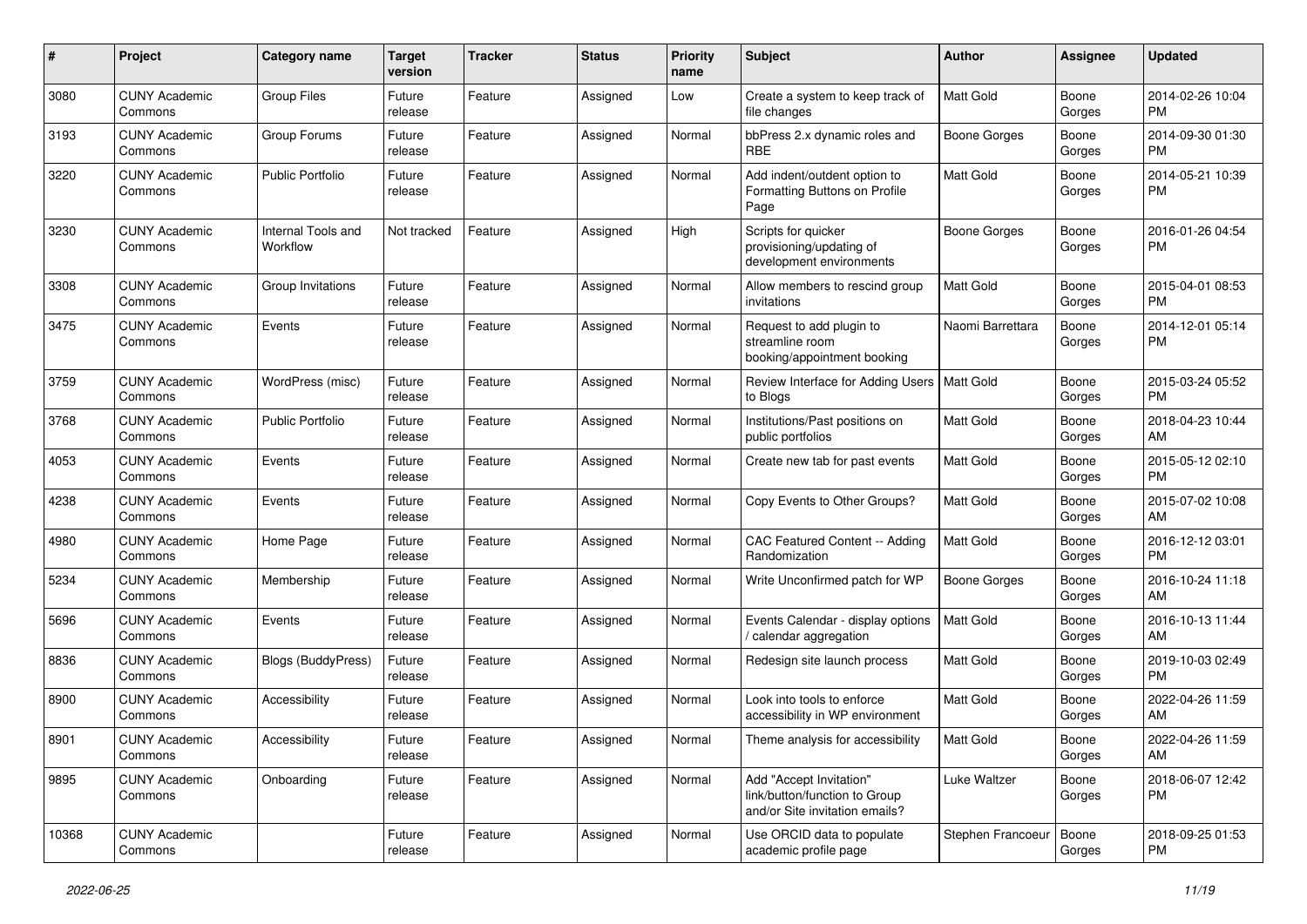| #     | Project                         | <b>Category name</b>       | <b>Target</b><br>version | <b>Tracker</b> | <b>Status</b> | <b>Priority</b><br>name | <b>Subject</b>                                                                        | Author              | Assignee           | <b>Updated</b>                |
|-------|---------------------------------|----------------------------|--------------------------|----------------|---------------|-------------------------|---------------------------------------------------------------------------------------|---------------------|--------------------|-------------------------------|
| 15604 | <b>CUNY Academic</b><br>Commons | <b>Email Notifications</b> | Future<br>release        | Feature        | Assigned      | Normal                  | <b>Restructure Commons Group</b><br>Digest Email Messages                             | <b>Matt Gold</b>    | Boone<br>Gorges    | 2022-05-26 10:45<br>AM        |
| 365   | <b>CUNY Academic</b><br>Commons | WordPress (misc)           | Future<br>release        | Feature        | Assigned      | Normal                  | <b>Create Mouseover Tooltips</b><br>throughout Site                                   | Matt Gold           | Chris Stein        | 2015-11-09 06:18<br><b>PM</b> |
| 2754  | <b>CUNY Academic</b><br>Commons | Design                     | Future<br>release        | Feature        | Assigned      | Normal                  | Determine strategy for CAC logo<br>handling in top header                             | Micki Kaufman       | Chris Stein        | 2015-01-05 08:53<br><b>PM</b> |
| 2832  | <b>CUNY Academic</b><br>Commons | <b>Public Portfolio</b>    | Future<br>release        | Feature        | Assigned      | Normal                  | Improve interface for (not)<br>auto-linking profile fields                            | <b>Boone Gorges</b> | Chris Stein        | 2015-01-05 08:52<br><b>PM</b> |
| 2881  | <b>CUNY Academic</b><br>Commons | <b>Public Portfolio</b>    | Future<br>release        | Feature        | Assigned      | Normal                  | Redesign the UX for Profiles                                                          | Chris Stein         | Chris Stein        | 2016-10-13 12:45<br><b>PM</b> |
| 3330  | <b>CUNY Academic</b><br>Commons | My Commons                 | Future<br>release        | Feature        | Assigned      | Normal                  | "Commons Information" tool                                                            | <b>Boone Gorges</b> | Chris Stein        | 2014-09-22 08:46<br><b>PM</b> |
| 3354  | <b>CUNY Academic</b><br>Commons | <b>Group Files</b>         | Future<br>release        | Feature        | Assigned      | Low                     | Allow Group Download of Multiple<br><b>Selected Files</b>                             | Matt Gold           | Chris Stein        | 2014-08-01 08:50<br>AM        |
| 3770  | <b>CUNY Academic</b><br>Commons | <b>Public Portfolio</b>    | Future<br>release        | Feature        | Assigned      | Normal                  | Improve Layout/Formatting of<br>Positions Area on Public<br>Portfolios                | <b>Matt Gold</b>    | Chris Stein        | 2015-04-01 09:17<br><b>PM</b> |
| 9028  | <b>CUNY Academic</b><br>Commons | Onboarding                 | Future<br>release        | Feature        | Assigned      | Normal                  | suggest groups to new members<br>during the registration process                      | Matt Gold           | Chris Stein        | 2018-10-24 12:34<br><b>PM</b> |
| 412   | <b>CUNY Academic</b><br>Commons | <b>WordPress Themes</b>    | Future<br>release        | Feature        | Assigned      | Normal                  | <b>Featured Themes</b>                                                                | Matt Gold           | Dominic<br>Giglio  | 2015-01-05 08:44<br><b>PM</b> |
| 940   | <b>CUNY Academic</b><br>Commons | Redmine                    | Future<br>release        | Feature        | Assigned      | Low                     | Communication with users after<br>releases                                            | Matt Gold           | Dominic<br>Giglio  | 2012-09-09 04:36<br><b>PM</b> |
| 1983  | <b>CUNY Academic</b><br>Commons | Home Page                  | Future<br>release        | Feature        | Assigned      | Low                     | Media Library integration with<br>Featured Content plugin                             | Boone Gorges        | Dominic<br>Giglio  | 2014-03-17 10:34<br>AM        |
| 11517 | <b>CUNY Academic</b><br>Commons |                            | Not tracked              | Feature        | Assigned      | Normal                  | wp-accessibility plugin should not<br>strip 'target="_blank"' by default              | <b>Boone Gorges</b> | Laurie Hurson      | 2019-09-24 09:57<br>AM        |
| 5955  | <b>CUNY Academic</b><br>Commons | Outreach                   | Future<br>release        | Feature        | Assigned      | Normal                  | Create auto-newsletter for<br>commons members                                         | Matt Gold           | Luke Waltzer       | 2016-08-30 10:34<br>AM        |
| 7828  | <b>CUNY Academic</b><br>Commons |                            | Not tracked              | Feature        | Assigned      | Normal                  | Theme Assessment 2017                                                                 | Margaret Galvan     | Margaret<br>Galvan | 2017-05-02 10:41<br><b>PM</b> |
| 8837  | <b>CUNY Academic</b><br>Commons |                            | Not tracked              | Feature        | Assigned      | Normal                  | Create a form to request info from<br>people requesting premium<br>themes and plugins | <b>Matt Gold</b>    | Marilyn<br>Weber   | 2017-11-14 03:35<br><b>PM</b> |
| 370   | <b>CUNY Academic</b><br>Commons | Registration               | Future<br>release        | Feature        | Assigned      | High                    | <b>Guest Accounts</b>                                                                 | Matt Gold           | Matt Gold          | 2015-04-09 09:33<br><b>PM</b> |
| 8898  | <b>CUNY Academic</b><br>Commons | Social Paper               | Not tracked              | Feature        | Assigned      | Normal                  | Usage data on docs and social<br>paper                                                | Matt Gold           | Matt Gold          | 2017-11-16 11:32<br>AM        |
| 8902  | <b>CUNY Academic</b><br>Commons | Design                     | Not tracked              | Feature        | Assigned      | Normal                  | Report back on research on<br><b>BuddyPress themes</b>                                | Matt Gold           | Michael Smith      | 2017-11-10 12:31<br>PM        |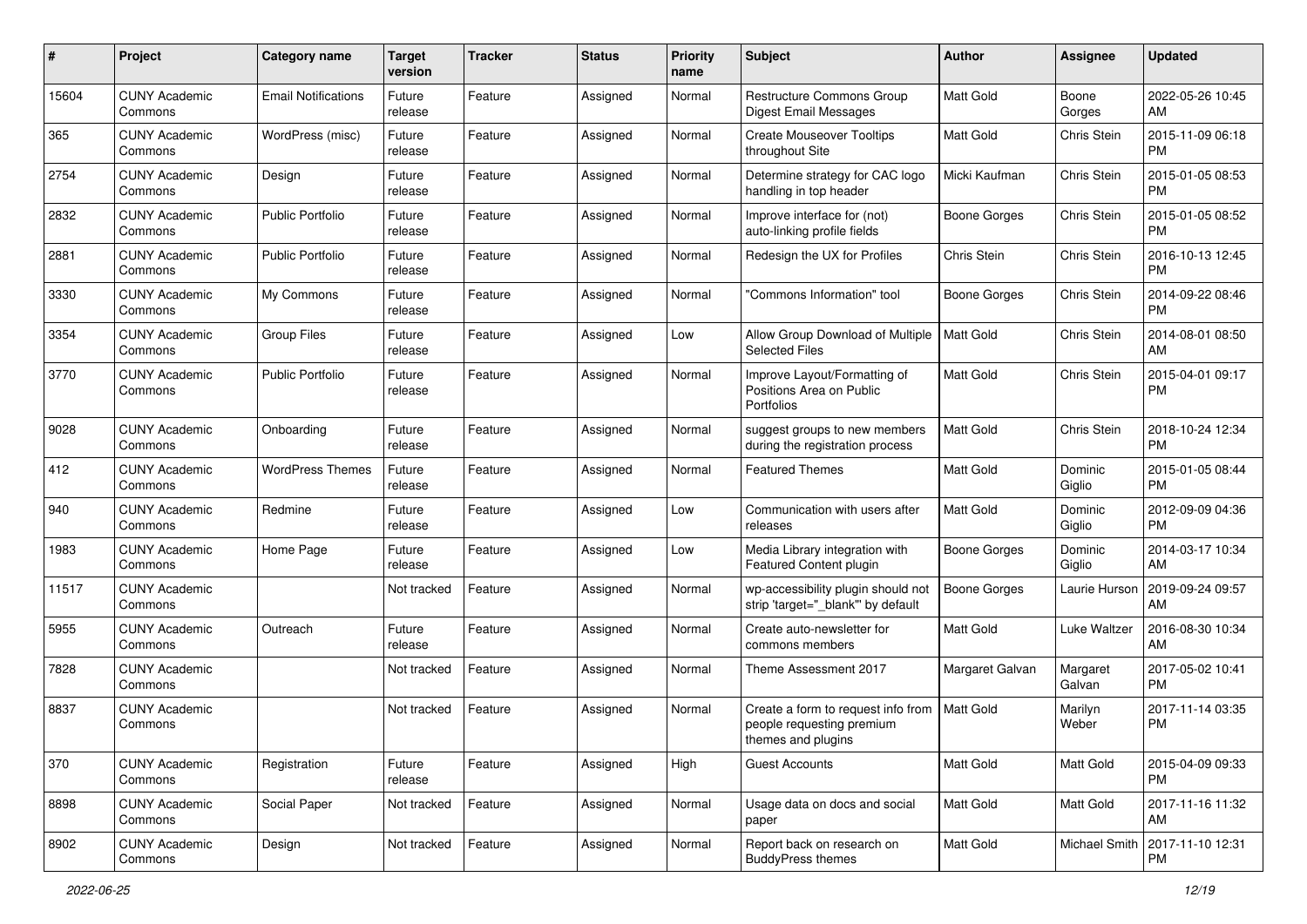| #     | Project                         | <b>Category name</b>       | Target<br>version | <b>Tracker</b> | <b>Status</b> | <b>Priority</b><br>name | <b>Subject</b>                                                                | Author              | Assignee            | <b>Updated</b>                |
|-------|---------------------------------|----------------------------|-------------------|----------------|---------------|-------------------------|-------------------------------------------------------------------------------|---------------------|---------------------|-------------------------------|
| 333   | <b>CUNY Academic</b><br>Commons | <b>Email Notifications</b> | Future<br>release | Feature        | Assigned      | Low                     | Delay Forum Notification Email<br>Delivery Until After Editing Period<br>Ends | Matt Gold           | Raymond<br>Hoh      | 2015-11-09 06:01<br><b>PM</b> |
| 1192  | <b>CUNY Academic</b><br>Commons | <b>Group Files</b>         | Future<br>release | Feature        | Assigned      | Low                     | When posting group files, allow<br>users to add a category without<br>saving  | <b>Matt Gold</b>    | Raymond<br>Hoh      | 2015-11-09 05:53<br>РM        |
| 3192  | <b>CUNY Academic</b><br>Commons | Group Forums               | Future<br>release | Feature        | Assigned      | Normal                  | Customizable forum views for<br>bbPress 2.x group forums                      | <b>Boone Gorges</b> | Raymond<br>Hoh      | 2015-11-09 12:47<br><b>PM</b> |
| 3517  | <b>CUNY Academic</b><br>Commons | My Commons                 | Future<br>release | Feature        | Assigned      | Normal                  | Mute/Unmute My Commons<br>updates                                             | Matt Gold           | Raymond<br>Hoh      | 2015-11-09 01:19<br><b>PM</b> |
| 3536  | <b>CUNY Academic</b><br>Commons | My Commons                 | Future<br>release | Feature        | Assigned      | Normal                  | Infinite Scroll on My Commons<br>page                                         | Matt Gold           | Raymond<br>Hoh      | 2015-04-13 04:42<br><b>PM</b> |
| 3662  | <b>CUNY Academic</b><br>Commons | <b>SEO</b>                 | Future<br>release | Feature        | Assigned      | Normal                  | Duplicate Content/SEO/Google<br>issues                                        | Matt Gold           | Raymond<br>Hoh      | 2015-04-13 04:37<br><b>PM</b> |
| 5016  | <b>CUNY Academic</b><br>Commons | Events                     | Future<br>release | Feature        | Assigned      | Low                     | Allow comments to be posted on<br>events                                      | <b>Matt Gold</b>    | Raymond<br>Hoh      | 2019-03-01 02:23<br><b>PM</b> |
| 8976  | <b>CUNY Academic</b><br>Commons | Reply By Email             | Not tracked       | Feature        | Assigned      | Normal                  | Package RBE new topics<br>posting?                                            | Matt Gold           | Raymond<br>Hoh      | 2017-12-04 02:34<br><b>PM</b> |
| 10659 | <b>CUNY Academic</b><br>Commons | Group Forums               | Future<br>release | Feature        | Assigned      | Normal                  | Post to multiple groups via email                                             | Matt Gold           | Raymond<br>Hoh      | 2018-11-15 12:54<br>AM        |
| 2571  | NYCDH Community<br>Site         |                            |                   | Feature        | Assigned      | Normal                  | Add Google custom search box to<br>homepage                                   | <b>Mark Newton</b>  | Raymond<br>Hoh      | 2013-05-18 07:49<br><b>PM</b> |
| 2574  | <b>NYCDH Community</b><br>Site  |                            |                   | Feature        | Assigned      | Normal                  | Add Way to Upload Files to<br>Groups                                          | Mark Newton         | Raymond<br>Hoh      | 2013-05-18 07:46<br><b>PM</b> |
| 497   | <b>CUNY Academic</b><br>Commons | <b>WordPress Plugins</b>   | Future<br>release | Feature        | Assigned      | Normal                  | Drag and Drop Ordering on<br>Gallery Post Plugin                              | Matt Gold           | Ron Rennick         | 2015-11-09 06:18<br><b>PM</b> |
| 310   | <b>CUNY Academic</b><br>Commons | BuddyPress (misc)          | Future<br>release | Feature        | Assigned      | Low                     | <b>Friend Request Email</b>                                                   | <b>Matt Gold</b>    | Samantha<br>Raddatz | 2015-11-09 05:08<br><b>PM</b> |
| 481   | <b>CUNY Academic</b><br>Commons | Groups (misc)              | Future<br>release | Feature        | Assigned      | Normal                  | ability to archive inactive groups<br>and blogs                               | Michael Mandiberg   | Samantha<br>Raddatz | 2015-11-09 05:56<br><b>PM</b> |
| 653   | <b>CUNY Academic</b><br>Commons | Group Blogs                | Future<br>release | Feature        | Assigned      | Normal                  | Redesign Integration of Groups<br>and Blogs                                   | Matt Gold           | Samantha<br>Raddatz | 2015-11-09 05:40<br><b>PM</b> |
| 1105  | <b>CUNY Academic</b><br>Commons | WordPress (misc)           | Future<br>release | Feature        | Assigned      | Normal                  | Rephrase Blog Privacy Options                                                 | Matt Gold           | Samantha<br>Raddatz | 2015-11-09 06:19<br>PM        |
| 3458  | <b>CUNY Academic</b><br>Commons | Groups (misc)              | Future<br>release | Feature        | Assigned      | Normal                  | Filter Members of Group by<br>Campus                                          | Michael Smith       | Samantha<br>Raddatz | 2014-09-26 08:32<br><b>PM</b> |
| 3473  | <b>CUNY Academic</b><br>Commons | User Experience            | Future<br>release | Feature        | Assigned      | Normal                  | Commons profile: Add help info<br>about "Positions" replacing "title"         | Keith Miyake        | Samantha<br>Raddatz | 2015-11-09 02:28<br>PM        |
| 5225  | <b>CUNY Academic</b><br>Commons | Registration               | Future<br>release | Feature        | Assigned      | Normal                  | On-boarding Issues                                                            | Luke Waltzer        | Samantha<br>Raddatz | 2016-02-12 02:58<br>PM        |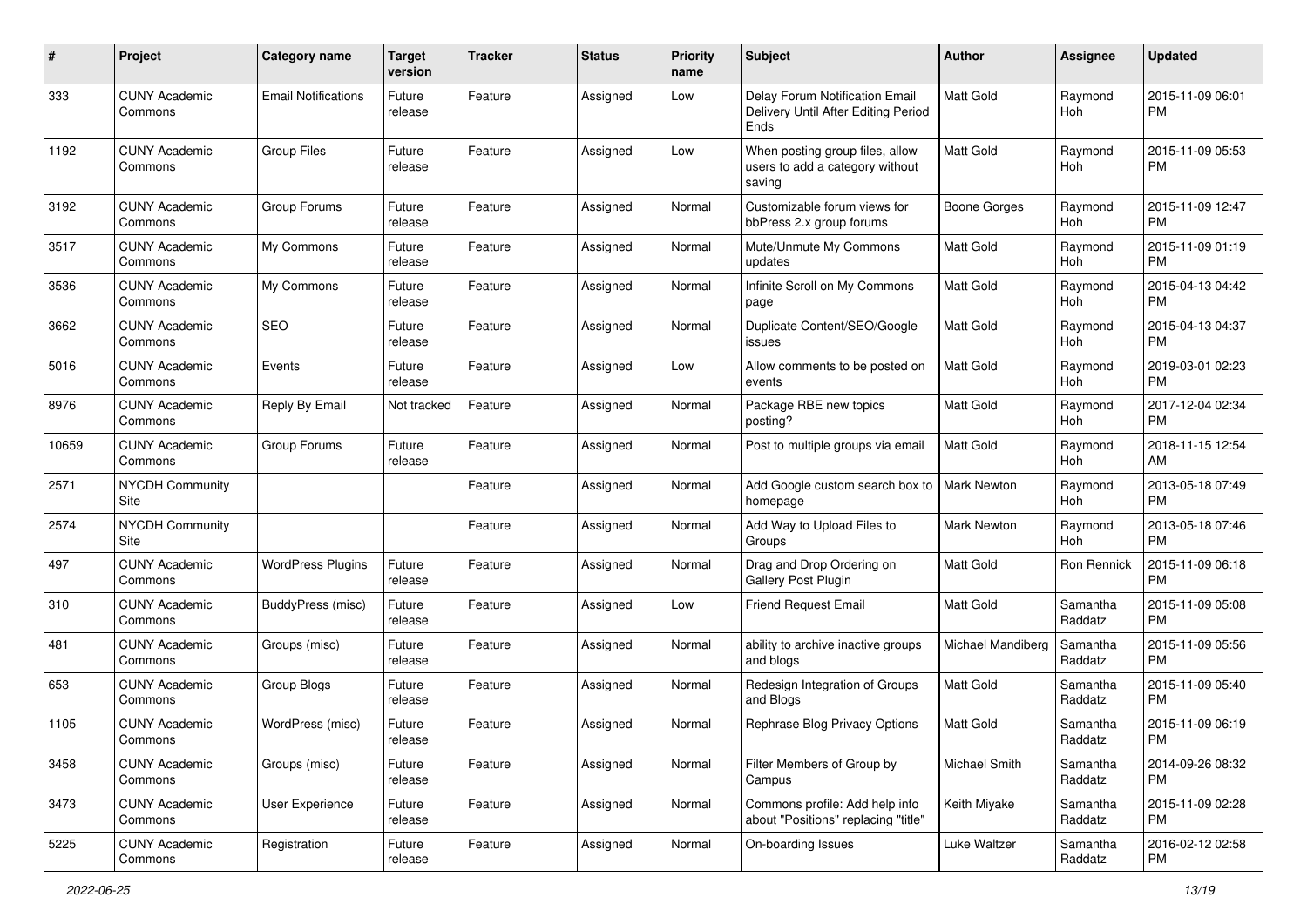| #     | Project                         | Category name             | <b>Target</b><br>version | <b>Tracker</b> | <b>Status</b> | <b>Priority</b><br>name | <b>Subject</b>                                                         | Author                  | <b>Assignee</b>       | <b>Updated</b>                |
|-------|---------------------------------|---------------------------|--------------------------|----------------|---------------|-------------------------|------------------------------------------------------------------------|-------------------------|-----------------------|-------------------------------|
| 6115  | <b>CUNY Academic</b><br>Commons | Publicity                 | Not tracked              | Feature        | Assigned      | Normal                  | create digital signage for GC                                          | <b>Matt Gold</b>        | scott voth            | 2016-10-11 10:09<br><b>PM</b> |
| 5316  | <b>CUNY Academic</b><br>Commons | <b>User Experience</b>    | Future<br>release        | Feature        | Assigned      | Normal                  | Prompt user email address<br>updates                                   | <b>Matt Gold</b>        | Stephen Real          | 2016-12-21 03:30<br><b>PM</b> |
| 1423  | <b>CUNY Academic</b><br>Commons | BuddyPress (misc)         | Future<br>release        | Feature        | Assigned      | Low                     | Show an avatar for pingback<br>comment activity items                  | Boone Gorges            | <b>Tahir Butt</b>     | 2016-10-24 12:03<br><b>PM</b> |
| 3090  | <b>CUNY Academic</b><br>Commons | Twitter page              | Future<br>release        | Feature        | Assigned      | Normal                  | Prevent Retweets from showing<br>up on Commons twitter page            | Matt Gold               | <b>Tahir Butt</b>     | 2016-10-24 11:31<br>AM        |
| 6426  | <b>CUNY Academic</b><br>Commons | Spam/Spam<br>Prevention   | Future<br>release        | Feature        | Assigned      | Normal                  | Force captcha on all comments?                                         | <b>Matt Gold</b>        | <b>Tahir Butt</b>     | 2016-10-24 02:06<br><b>PM</b> |
| 5581  | <b>CUNY Academic</b><br>Commons | Analytics                 | Future<br>release        | Feature        | Assigned      | Normal                  | Explore alternatives to Google<br>Analytics                            | <b>Matt Gold</b>        | Valerie<br>Townsend   | 2020-04-17 03:12<br>PM        |
| 12436 | <b>CUNY Academic</b><br>Commons |                           | Not tracked              | Bug            | Assigned      | Normal                  | Nightly system downtime                                                | <b>Boone Gorges</b>     |                       | 2020-08-01 09:30<br>AM        |
| 2618  | <b>NYCDH Community</b><br>Site  |                           |                          | Bug            | Assigned      | Low                     | Mark blogs as spam when created   Matt Gold<br>by users marked as spam |                         | Boone<br>Gorges       | 2013-06-09 11:38<br><b>PM</b> |
| 5827  | <b>CUNY Academic</b><br>Commons | <b>Public Portfolio</b>   | Future<br>release        | Bug            | Assigned      | Normal                  | Academic Interests square<br>bracket links not working                 | scott voth              | Chris Stein           | 2016-08-11 11:59<br><b>PM</b> |
| 4438  | <b>CUNY Academic</b><br>Commons | Events                    | Future<br>release        | Bug            | Assigned      | Normal                  | Events Calendar - Export<br><b>Recurring Events</b>                    | scott voth              | Daniel Jones          | 2016-05-23 04:25<br><b>PM</b> |
| 5268  | <b>CUNY Academic</b><br>Commons | Group Forums              | Future<br>release        | <b>Bug</b>     | Assigned      | Normal                  | Long-time to post to multiple<br>groups                                | Luke Waltzer            | Daniel Jones          | 2016-09-07 06:31<br><b>PM</b> |
| 2167  | <b>CUNY Academic</b><br>Commons | WordPress (misc)          | Future<br>release        | <b>Bug</b>     | Assigned      | Normal                  | <b>CAC-Livestream Plugin Issues</b>                                    | Michael Smith           | Dominic<br>Giglio     | 2015-01-02 03:06<br><b>PM</b> |
| 9835  | <b>CUNY Academic</b><br>Commons | Group Forums              | Future<br>release        | Bug            | Assigned      | Normal                  | add a "like" function?                                                 | Marilyn Weber           | <b>Erik Trainer</b>   | 2018-06-05 01:49<br><b>PM</b> |
| 4388  | <b>CUNY Academic</b><br>Commons | WordPress (misc)          | Future<br>release        | Bug            | Assigned      | Normal                  | Repeated request for<br>authentication.                                | Alice.Lynn<br>McMichael | Raymond<br>Hoh        | 2015-08-11 07:35<br><b>PM</b> |
| 5691  | <b>CUNY Academic</b><br>Commons | <b>Blogs (BuddyPress)</b> | Future<br>release        | <b>Bug</b>     | Assigned      | High                    | Differing numbers on Sites display                                     | <b>Matt Gold</b>        | Raymond<br>Hoh        | 2016-06-13 01:37<br><b>PM</b> |
| 6671  | <b>CUNY Academic</b><br>Commons | Reply By Email            | Not tracked              | Bug            | Assigned      | Normal                  | 'Post too often" RBE error<br>message                                  | <b>Matt Gold</b>        | Raymond<br>Hoh        | 2016-11-11 09:55<br>AM        |
| 6995  | <b>CUNY Academic</b><br>Commons | Home Page                 | Not tracked              | Bug            | Assigned      | Normal                  | member filter on homepage not<br>working                               | <b>Matt Gold</b>        | Raymond<br><b>Hoh</b> | 2016-12-11 09:46<br><b>PM</b> |
| 8992  | <b>NYCDH Community</b><br>Site  |                           |                          | Bug            | Assigned      | Normal                  | Multiple RBE error reports                                             | <b>Matt Gold</b>        | Raymond<br>Hoh        | 2017-12-11 05:43<br><b>PM</b> |
| 4661  | <b>CUNY Academic</b><br>Commons | User Experience           | Future<br>release        | <b>Bug</b>     | Assigned      | Normal                  | <b>Simplify Events text</b>                                            | <b>Matt Gold</b>        | Samantha<br>Raddatz   | 2015-10-02 09:06<br>PM        |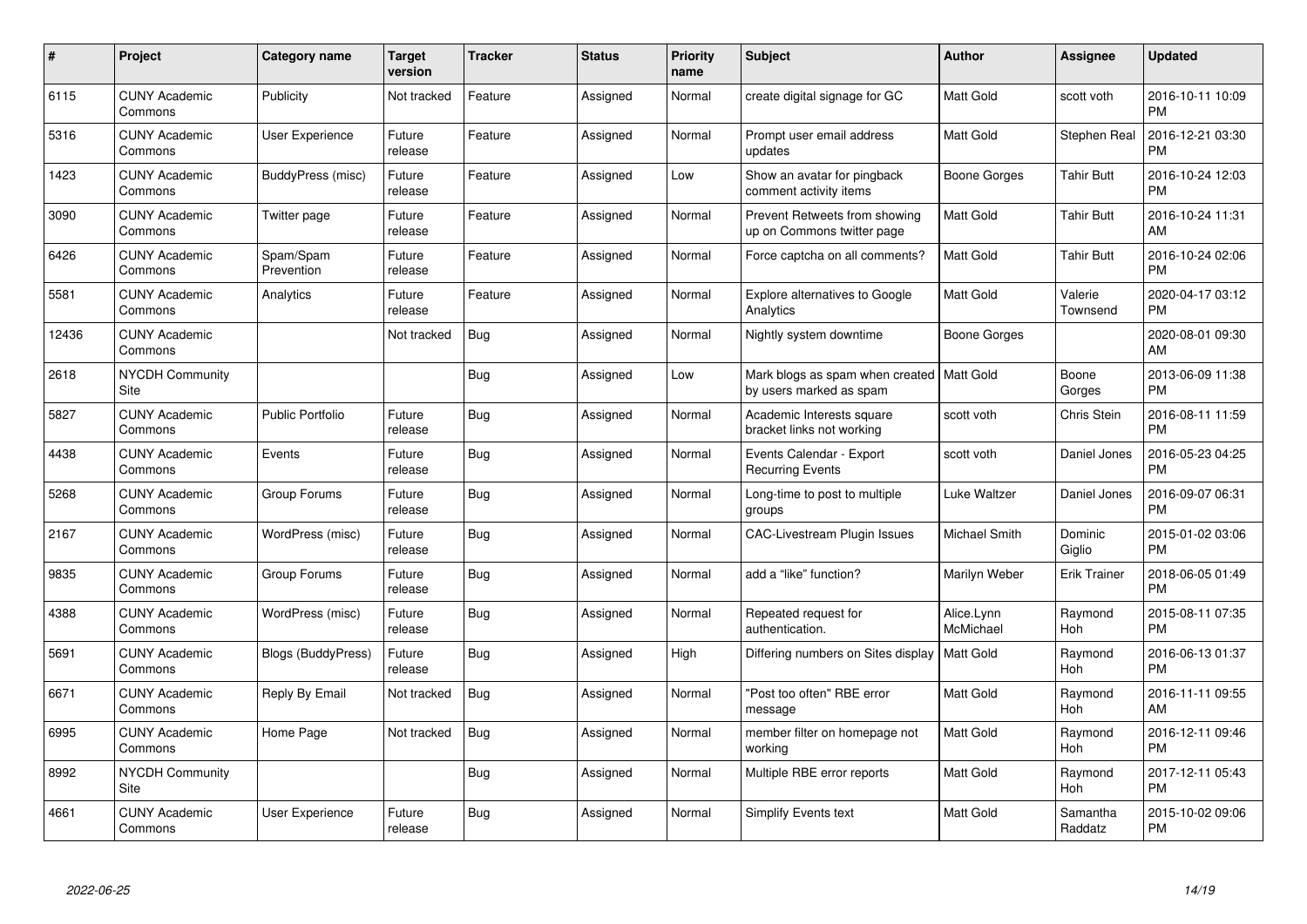| $\#$  | <b>Project</b>                  | <b>Category name</b>     | <b>Target</b><br>version | <b>Tracker</b> | <b>Status</b>        | <b>Priority</b><br>name | <b>Subject</b>                                                            | Author              | <b>Assignee</b>       | <b>Updated</b>                |
|-------|---------------------------------|--------------------------|--------------------------|----------------|----------------------|-------------------------|---------------------------------------------------------------------------|---------------------|-----------------------|-------------------------------|
| 3369  | <b>CUNY Academic</b><br>Commons | Reply By Email           | Not tracked              | Outreach       | Hold                 | Normal                  | Release reply by email to WP<br>plugin directory                          | <b>Matt Gold</b>    | Raymond<br>Hoh        | 2016-03-01 12:46<br><b>PM</b> |
| 11848 | <b>CUNY Academic</b><br>Commons |                          | Not tracked              | Support        | Hold                 | Normal                  | a Dean of Faculty wants to share<br>a large file                          | Marilyn Weber       |                       | 2019-09-24 08:44<br>AM        |
| 13912 | <b>CUNY Academic</b><br>Commons |                          | Not tracked              | Feature        | Hold                 | Low                     | posting "missed schedule"                                                 | Marilyn Weber       |                       | 2021-02-23 10:46<br>AM        |
| 8756  | <b>CUNY Academic</b><br>Commons | Group Blogs              | Future<br>release        | Feature        | Hold                 | Normal                  | Connect multiple blogs to one<br>group?                                   | <b>Matt Gold</b>    | Boone<br>Gorges       | 2017-09-30 10:42<br>AM        |
| 16092 | <b>CUNY Academic</b><br>Commons |                          | Future<br>release        | Feature        | Hold                 | Normal                  | Don't show main site in Site<br>search results                            | <b>Boone Gorges</b> | Boone<br>Gorges       | 2022-05-17 03:12<br><b>PM</b> |
| 2576  | <b>NYCDH Community</b><br>Site  |                          |                          | Bug            | Hold                 | Low                     | <b>Test Next Button in Javascript</b><br><b>Tutorial Under Activities</b> | <b>Mark Newton</b>  | Alex Gil              | 2013-05-18 02:55<br><b>PM</b> |
| 14113 | <b>CUNY Academic</b><br>Commons | WordPress (misc)         | Future<br>release        | Bug            | Hold                 | Normal                  | Block Editor Not Working on this<br>page - Json error                     | scott voth          | Boone<br>Gorges       | 2021-03-05 11:01<br>AM        |
| 3939  | <b>CUNY Academic</b><br>Commons | <b>WordPress Plugins</b> | Future<br>release        | Bug            | Hold                 | Normal                  | Activity stream support for<br>Co-Authors Plus plugin                     | Raymond Hoh         | Raymond<br><b>Hoh</b> | 2015-11-09 06:13<br><b>PM</b> |
| 8991  | <b>CUNY Academic</b><br>Commons | Reply By Email           | Not tracked              | Bug            | Hold                 | Normal                  | RBE duplicate email message<br>issue                                      | <b>Matt Gold</b>    | Raymond<br>Hoh        | 2018-02-18 08:53<br><b>PM</b> |
| 9060  | <b>CUNY Academic</b><br>Commons | Commons In A Box         | Not tracked              | <b>Bug</b>     | Hold                 | Normal                  | Problems with CBox image library<br>upload                                | Lisa Rhody          | Raymond<br>Hoh        | 2018-01-10 03:26<br><b>PM</b> |
| 6014  | <b>CUNY Academic</b><br>Commons | Publicity                | Future<br>release        | Publicity      | Reporter<br>Feedback | Normal                  | Google search listing                                                     | Matt Gold           | Boone<br>Gorges       | 2016-09-21 03:48<br><b>PM</b> |
| 14504 | <b>CUNY Academic</b><br>Commons |                          | Not tracked              | Publicity      | Reporter<br>Feedback | Normal                  | Adding showcases to home page<br>menu                                     | Laurie Hurson       | Boone<br>Gorges       | 2022-01-19 03:26<br><b>PM</b> |
| 10273 | <b>CUNY Academic</b><br>Commons | Registration             | Not tracked              | Support        | Reporter<br>Feedback | Normal                  | users combining CF and campus<br>address                                  | Marilyn Weber       |                       | 2019-09-18 10:58<br>AM        |
| 10657 | <b>CUNY Academic</b><br>Commons |                          | Not tracked              | Support        | Reporter<br>Feedback | Normal                  | child theme problems                                                      | Marilyn Weber       |                       | 2018-11-08 01:19<br><b>PM</b> |
| 10982 | <b>CUNY Academic</b><br>Commons | Domain Mapping           | Not tracked              | Support        | Reporter<br>Feedback | Normal                  | <b>CNAME</b> question                                                     | scott voth          |                       | 2019-01-22 04:29<br><b>PM</b> |
| 11509 | <b>CUNY Academic</b><br>Commons |                          | Not tracked              | Support        | Reporter<br>Feedback | Normal                  | deleted Page causing a Menu<br>problem?                                   | Marilyn Weber       |                       | 2019-06-04 09:54<br>AM        |
| 11771 | <b>CUNY Academic</b><br>Commons |                          | Not tracked              | Support        | Reporter<br>Feedback | Normal                  | post displays in sections                                                 | Marilyn Weber       |                       | 2019-08-20 10:34<br>AM        |
| 11787 | <b>CUNY Academic</b><br>Commons |                          | Not tracked              | Support        | Reporter<br>Feedback | Normal                  | automated comments notifications<br>on ZenDesk                            | Marilyn Weber       |                       | 2019-08-26 06:18<br><b>PM</b> |
| 11788 | <b>CUNY Academic</b><br>Commons | <b>WordPress Plugins</b> | Future<br>release        | Support        | Reporter<br>Feedback | Normal                  | Plugin Request - Browse Aloud                                             | scott voth          |                       | 2019-09-24 08:42<br>AM        |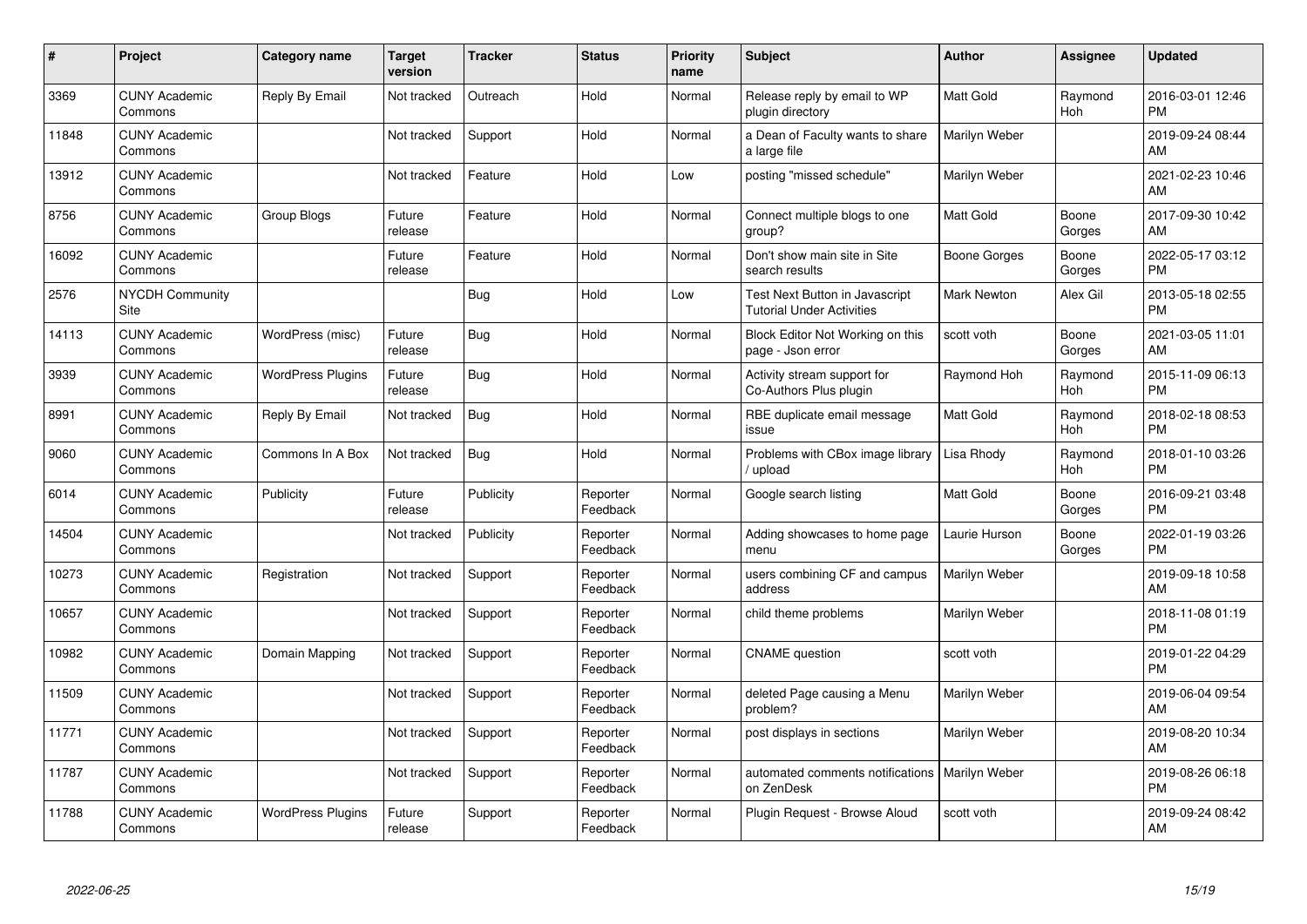| $\#$  | Project                         | <b>Category name</b>      | <b>Target</b><br>version | <b>Tracker</b> | <b>Status</b>        | <b>Priority</b><br>name | <b>Subject</b>                                                    | <b>Author</b> | <b>Assignee</b> | <b>Updated</b>                |
|-------|---------------------------------|---------------------------|--------------------------|----------------|----------------------|-------------------------|-------------------------------------------------------------------|---------------|-----------------|-------------------------------|
| 12350 | <b>CUNY Academic</b><br>Commons | <b>Blogs (BuddyPress)</b> | Not tracked              | Support        | Reporter<br>Feedback | Normal                  | <b>URL</b> creation problem                                       | Marilyn Weber |                 | 2020-02-03 11:27<br>AM        |
| 13034 | <b>CUNY Academic</b><br>Commons |                           | Not tracked              | Support        | Reporter<br>Feedback | Normal                  | a site is asking people to join the<br>Commons to get a download  | Marilyn Weber |                 | 2020-07-12 07:23<br>AM        |
| 13255 | <b>CUNY Academic</b><br>Commons |                           | Not tracked              | Support        | Reporter<br>Feedback | Normal                  | Accessibility problems                                            | Marilyn Weber |                 | 2020-09-01 05:48<br><b>PM</b> |
| 13975 | <b>CUNY Academic</b><br>Commons | Social Paper              | Not tracked              | Support        | Reporter<br>Feedback | Normal                  | can't approve comments on<br>Social Paper paper                   | Marilyn Weber |                 | 2021-02-12 09:33<br>AM        |
| 14074 | <b>CUNY Academic</b><br>Commons | WordPress (misc)          | Not tracked              | Support        | Reporter<br>Feedback | Normal                  | page password protection<br>problem                               | Marilyn Weber |                 | 2021-03-02 11:03<br>AM        |
| 14398 | <b>CUNY Academic</b><br>Commons |                           | Not tracked              | Support        | Reporter<br>Feedback | Normal                  | Events plug-in notification<br>problem                            | Marilyn Weber |                 | 2021-05-11 11:21<br>AM        |
| 14538 | <b>CUNY Academic</b><br>Commons |                           | Not tracked              | Support        | Reporter<br>Feedback | Normal                  | <b>Weebly To Commons</b>                                          | Laurie Hurson |                 | 2021-09-14 10:47<br>AM        |
| 14784 | <b>CUNY Academic</b><br>Commons |                           |                          | Support        | Reporter<br>Feedback | Normal                  | User report of logo problem when<br>using Customizer theme        | Marilyn Weber |                 | 2021-09-17 10:25<br>AM        |
| 14842 | <b>CUNY Academic</b><br>Commons |                           | Not tracked              | Support        | Reporter<br>Feedback | Normal                  | Question about widgets and block<br>editor                        | Gina Cherry   |                 | 2021-10-06 03:01<br><b>PM</b> |
| 14900 | <b>CUNY Academic</b><br>Commons |                           | Not tracked              | Support        | Reporter<br>Feedback | Normal                  | previous theme?                                                   | Marilyn Weber |                 | 2021-10-25 10:31<br>AM        |
| 15169 | <b>CUNY Academic</b><br>Commons |                           | 2.0.2                    | Support        | Reporter<br>Feedback | Normal                  | new Prelude website zipfiles for<br>custom theme and other files. | Marilyn Weber |                 | 2022-06-14 11:36<br>AM        |
| 15176 | <b>CUNY Academic</b><br>Commons |                           | Not tracked              | Support        | Reporter<br>Feedback | Normal                  | Archiving Q Writing & Old<br>Wordpress Sites on the Commons       | Laurie Hurson |                 | 2022-02-08 10:28<br>AM        |
| 15260 | <b>CUNY Academic</b><br>Commons |                           |                          | Support        | Reporter<br>Feedback | Normal                  | Diacritical markings   European<br><b>Stages</b>                  | Marilyn Weber |                 | 2022-02-04 08:16<br>AM        |
| 15370 | <b>CUNY Academic</b><br>Commons |                           |                          | Support        | Reporter<br>Feedback | Normal                  | All-in-One Event Calendar?                                        | Marilyn Weber |                 | 2022-02-17 11:03<br>AM        |
| 15655 | <b>CUNY Academic</b><br>Commons |                           | 2.0.2                    | Support        | Reporter<br>Feedback | Normal                  | Event Aggregator plugin?                                          | Marilyn Weber |                 | 2022-06-14 11:36<br>AM        |
| 16099 | <b>CUNY Academic</b><br>Commons |                           |                          | Support        | Reporter<br>Feedback | Normal                  | request for Newsletter Glue                                       | Marilyn Weber |                 | 2022-05-13 12:14<br><b>PM</b> |
| 9207  | <b>CUNY Academic</b><br>Commons |                           | Future<br>release        | Support        | Reporter<br>Feedback | Normal                  | display dashboards made in<br>Tableau?                            | Marilyn Weber | Boone<br>Gorges | 2018-04-10 10:42<br>AM        |
| 9211  | <b>CUNY Academic</b><br>Commons | <b>WordPress Plugins</b>  | Future<br>release        | Support        | Reporter<br>Feedback | Normal                  | Auto-Role Setting in Forum Plugin<br>Causing Some Confusion       | Luke Waltzer  | Boone<br>Gorges | 2018-03-13 11:44<br>AM        |
| 11386 | <b>CUNY Academic</b><br>Commons | WordPress - Media         | Not tracked              | Support        | Reporter<br>Feedback | Normal                  | disappearing images                                               | scott voth    | Boone<br>Gorges | 2019-05-14 10:32<br>AM        |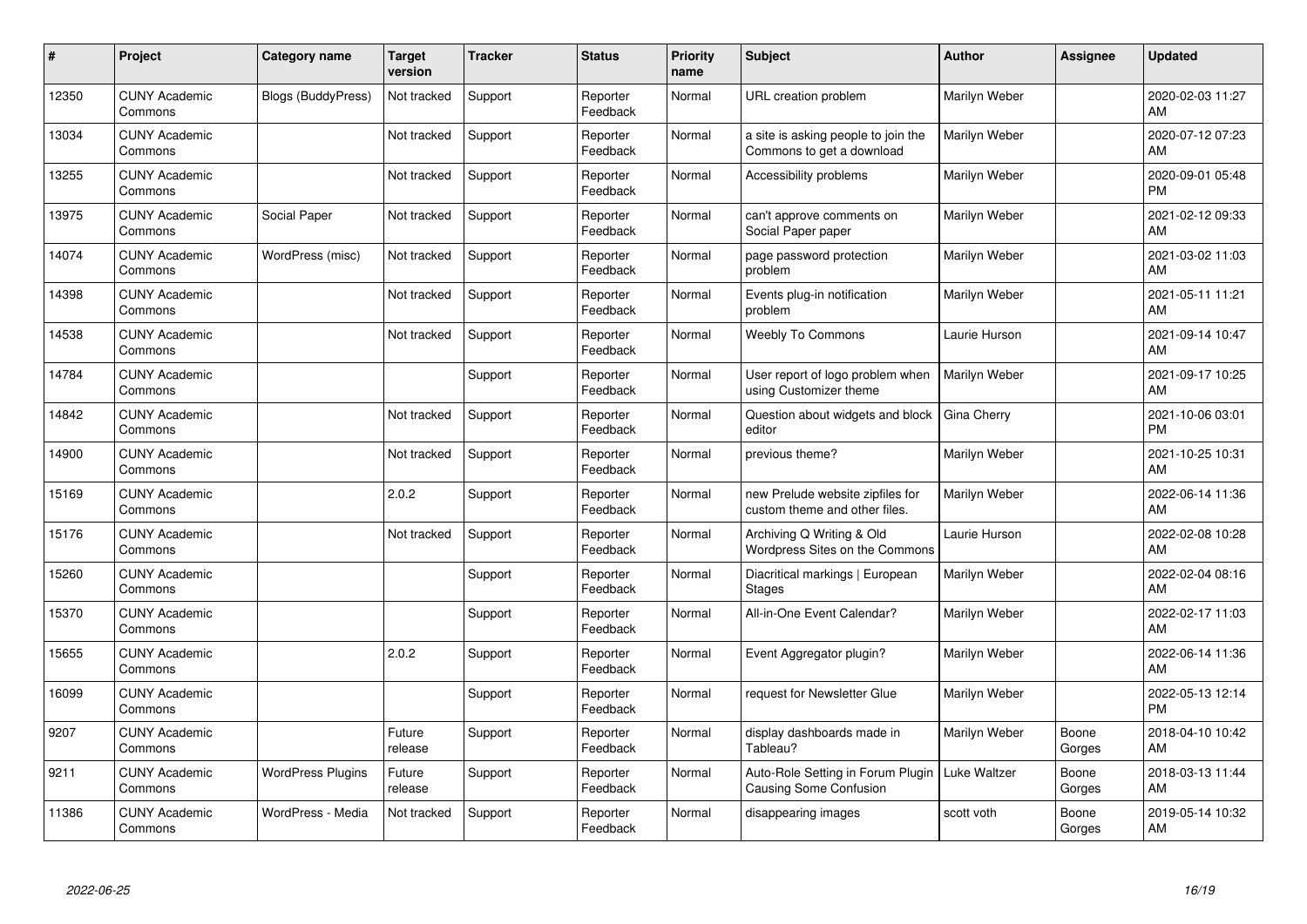| #     | Project                         | <b>Category name</b>     | <b>Target</b><br>version | <b>Tracker</b> | <b>Status</b>        | <b>Priority</b><br>name | <b>Subject</b>                                                    | <b>Author</b>           | Assignee              | <b>Updated</b>                |
|-------|---------------------------------|--------------------------|--------------------------|----------------|----------------------|-------------------------|-------------------------------------------------------------------|-------------------------|-----------------------|-------------------------------|
| 11449 | <b>CUNY Academic</b><br>Commons | WordPress - Media        | Not tracked              | Support        | Reporter<br>Feedback | Normal                  | Cloning Media Library for JITP<br>from Staging to Production Site | Patrick DeDauw          | Boone<br>Gorges       | 2019-05-13 12:00<br><b>PM</b> |
| 11493 | <b>CUNY Academic</b><br>Commons | Domain Mapping           | Not tracked              | Support        | Reporter<br>Feedback | Normal                  | Domain Mapping Request - Talia<br>Schaffer                        | scott voth              | Matt Gold             | 2019-08-06 08:39<br>AM        |
| 12484 | <b>CUNY Academic</b><br>Commons |                          | Not tracked              | Support        | Reporter<br>Feedback | Normal                  | Sign up Code for COIL Course<br>starting in March                 | Laurie Hurson           | Matt Gold             | 2020-03-02 02:26<br><b>PM</b> |
| 11149 | <b>CUNY Academic</b><br>Commons |                          | Not tracked              | Support        | Reporter<br>Feedback | Normal                  | comments getting blocked                                          | Marilyn Weber           | Raymond<br><b>Hoh</b> | 2019-03-26 11:40<br>AM        |
| 12004 | <b>CUNY Academic</b><br>Commons |                          | Not tracked              | Support        | Reporter<br>Feedback | Normal                  | Notifications for spam blog<br>comments                           | Gina Cherry             | Raymond<br>Hoh        | 2019-11-01 12:05<br><b>PM</b> |
| 12741 | <b>CUNY Academic</b><br>Commons | <b>WordPress Plugins</b> | Not tracked              | Support        | Reporter<br>Feedback | Normal                  | Tableau Public Viz Block                                          | Marilyn Weber           | Raymond<br>Hoh        | 2020-05-12 11:00<br>AM        |
| 14983 | <b>CUNY Academic</b><br>Commons | WordPress (misc)         | Not tracked              | Support        | Reporter<br>Feedback | Normal                  | "Read More" tag not working                                       | Rebecca Krisel          | Raymond<br><b>Hoh</b> | 2021-11-23 01:17<br><b>PM</b> |
| 15978 | <b>CUNY Academic</b><br>Commons | WordPress - Media        | 2.0.2                    | Support        | Reporter<br>Feedback | Normal                  | tex files?                                                        | Marilyn Weber           | Raymond<br>Hoh        | 2022-06-14 11:36<br>AM        |
| 16110 | <b>CUNY Academic</b><br>Commons |                          |                          | Support        | Reporter<br>Feedback | Normal                  | remove Creative Commons<br>license from pages?                    | Marilyn Weber           | Raymond<br>Hoh        | 2022-05-17 06:11<br><b>PM</b> |
| 5826  | <b>CUNY Academic</b><br>Commons | <b>WordPress Plugins</b> | Future<br>release        | Support        | Reporter<br>Feedback | Normal                  | <b>Remove Subscription Options</b><br>plugin from directory       | Sarah Morgano           | Sarah<br>Morgano      | 2016-10-21 04:14<br><b>PM</b> |
| 11077 | <b>CUNY Academic</b><br>Commons | Events                   | Not tracked              | Feature        | Reporter<br>Feedback | Normal                  | Show event category description<br>in event list view             | Raffi<br>Khatchadourian |                       | 2019-02-12 10:38<br><b>PM</b> |
| 11131 | <b>CUNY Academic</b><br>Commons |                          | Future<br>release        | Feature        | Reporter<br>Feedback | Normal                  | Image Annotation Plugins                                          | Laurie Hurson           |                       | 2019-02-26 11:33<br>AM        |
| 15613 | <b>CUNY Academic</b><br>Commons |                          | 2.0.2                    | Feature        | Reporter<br>Feedback | Normal                  | Adding "Passster" plugin                                          | Laurie Hurson           |                       | 2022-06-14 11:36<br>AM        |
| 15923 | <b>CUNY Academic</b><br>Commons |                          | Not tracked              | Feature        | Reporter<br>Feedback | Normal                  | <b>Bellows Plugin Adjustments</b>                                 | Laurie Hurson           |                       | 2022-04-20 10:10<br>AM        |
| 16290 | <b>CUNY Academic</b><br>Commons |                          |                          | Feature        | Reporter<br>Feedback | Normal                  | Add Table Of Contents Block<br>plug-in                            | Raffi<br>Khatchadourian |                       | 2022-06-24 10:26<br>AM        |
| 9947  | <b>CUNY Academic</b><br>Commons | <b>WordPress Plugins</b> | Future<br>release        | Feature        | Reporter<br>Feedback | Normal                  | Install H5P quiz plugin                                           | Matt Gold               | Boone<br>Gorges       | 2018-09-11 11:01<br>AM        |
| 11945 | <b>CUNY Academic</b><br>Commons | Reckoning                | Future<br>release        | Feature        | Reporter<br>Feedback | Normal                  | Add Comments bubble to<br>Reckoning views                         | Boone Gorges            | Boone<br>Gorges       | 2019-11-12 05:14<br><b>PM</b> |
| 12121 | <b>CUNY Academic</b><br>Commons | <b>WordPress Plugins</b> | 2.0.2                    | Feature        | Reporter<br>Feedback | Normal                  | Embedding H5P Iframes on<br>Commons Site                          | Laurie Hurson           | Boone<br>Gorges       | 2022-06-14 11:36<br>AM        |
| 1544  | <b>CUNY Academic</b><br>Commons | Groups (misc)            | Future<br>release        | Feature        | Reporter<br>Feedback | Normal                  | Group Filtering and Sorting                                       | <b>Matt Gold</b>        | <b>Chris Stein</b>    | 2019-03-01 02:25<br><b>PM</b> |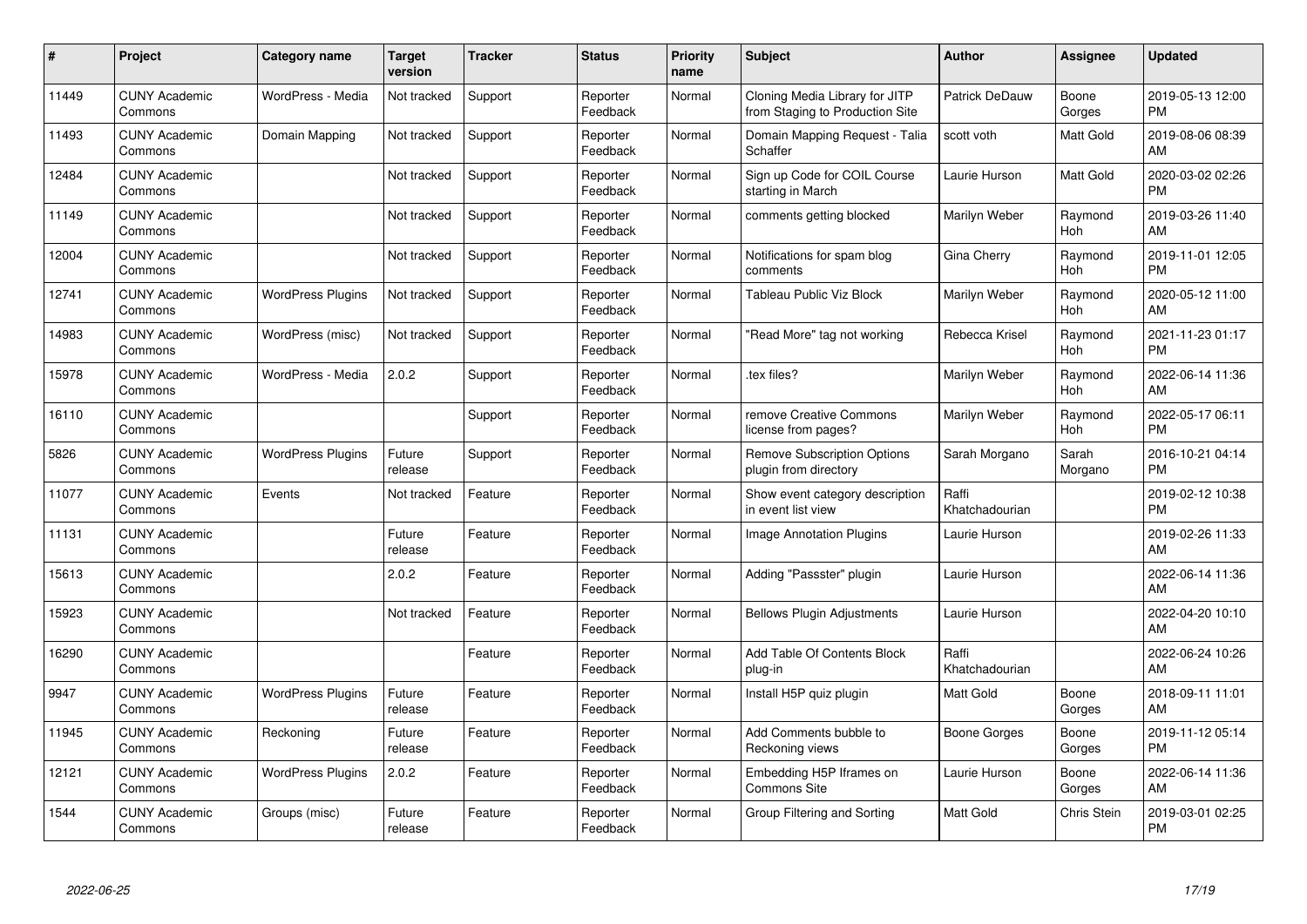| #     | Project                         | <b>Category name</b>       | <b>Target</b><br>version | <b>Tracker</b> | <b>Status</b>        | <b>Priority</b><br>name | Subject                                                                                                       | Author                | <b>Assignee</b>     | <b>Updated</b>                |
|-------|---------------------------------|----------------------------|--------------------------|----------------|----------------------|-------------------------|---------------------------------------------------------------------------------------------------------------|-----------------------|---------------------|-------------------------------|
| 12446 | <b>CUNY Academic</b><br>Commons | Groups (misc)              | Future<br>release        | Feature        | Reporter<br>Feedback | Normal                  | Toggle default site to group forum<br>posting                                                                 | Laurie Hurson         | Laurie Hurson       | 2020-03-10 11:57<br>AM        |
| 2573  | <b>NYCDH Community</b><br>Site  |                            |                          | Feature        | Reporter<br>Feedback | Normal                  | Add dh_nyc twitter list feed to site                                                                          | <b>Mark Newton</b>    | Matt Gold           | 2013-05-16 11:42<br><b>PM</b> |
| 7115  | <b>CUNY Academic</b><br>Commons | Groups (misc)              | Future<br>release        | Feature        | Reporter<br>Feedback | Normal                  | make licensing info clear during<br>group creation                                                            | Matt Gold             | Raymond<br>Hoh      | 2020-12-08 11:32<br>AM        |
| 1456  | <b>CUNY Academic</b><br>Commons | Group Invitations          | Future<br>release        | Feature        | Reporter<br>Feedback | Low                     | Invite to Group Button from Profile   Matt Gold<br>Field                                                      |                       | Samantha<br>Raddatz | 2015-11-09 05:59<br><b>PM</b> |
| 6356  | <b>CUNY Academic</b><br>Commons | <b>WordPress Plugins</b>   | Future<br>release        | <b>Bug</b>     | Reporter<br>Feedback | Low                     | Should Subscribe2 be<br>deprecated?                                                                           | Luke Waltzer          |                     | 2017-03-20 12:20<br><b>PM</b> |
| 10769 | <b>CUNY Academic</b><br>Commons | <b>WordPress Themes</b>    | Not tracked              | Bug            | Reporter<br>Feedback | Normal                  | 2011 Theme Sidebar                                                                                            | Mark Webb             |                     | 2018-12-04 04:09<br><b>PM</b> |
| 11120 | <b>CUNY Academic</b><br>Commons | <b>WordPress Plugins</b>   | Not tracked              | Bug            | Reporter<br>Feedback | Normal                  | Events Manager Events Not<br>Showing Up                                                                       | Mark Webb             |                     | 2019-02-27 04:10<br><b>PM</b> |
| 11415 | <b>CUNY Academic</b><br>Commons | <b>WordPress Plugins</b>   | Not tracked              | Bug            | Reporter<br>Feedback | Normal                  | Blog Subscriptions in Jetpack                                                                                 | Laurie Hurson         |                     | 2019-05-14 10:34<br>AM        |
| 11556 | <b>CUNY Academic</b><br>Commons | Courses                    | Not tracked              | Bug            | Reporter<br>Feedback | Normal                  | Instructor name given in course<br>listing                                                                    | Tom Harbison          |                     | 2019-06-25 04:12<br><b>PM</b> |
| 12198 | <b>CUNY Academic</b><br>Commons |                            | Not tracked              | <b>Bug</b>     | Reporter<br>Feedback | Normal                  | Duplicate listing in My Sites                                                                                 | Tom Harbison          |                     | 2019-12-09 05:50<br><b>PM</b> |
| 12360 | <b>CUNY Academic</b><br>Commons | <b>WordPress Themes</b>    | Not tracked              | Bug            | Reporter<br>Feedback | Normal                  | site just says "DANTE We are<br>currently in maintenance mode,<br>please check back shortly."                 | Marilyn Weber         |                     | 2020-02-04 12:13<br><b>PM</b> |
| 14629 | <b>CUNY Academic</b><br>Commons |                            | Not tracked              | Bug            | Reporter<br>Feedback | Normal                  | Possible Post Order Bug?                                                                                      | <b>Syelle Graves</b>  |                     | 2021-09-14 10:47<br>AM        |
| 8675  | <b>CUNY Academic</b><br>Commons | <b>User Onboarding</b>     | Future<br>release        | Bug            | Reporter<br>Feedback | Low                     | Add new User search screen calls   Paul Hebert<br>for the input of email address but<br>doesn't work with one |                       | Boone<br>Gorges     | 2017-10-11 11:17<br>AM        |
| 9289  | <b>CUNY Academic</b><br>Commons | <b>WordPress Plugins</b>   | Future<br>release        | <b>Bug</b>     | Reporter<br>Feedback | Normal                  | <b>Email Users Plugin</b>                                                                                     | Laurie Hurson         | Boone<br>Gorges     | 2018-10-24 12:34<br><b>PM</b> |
| 9515  | <b>CUNY Academic</b><br>Commons | <b>WordPress Plugins</b>   | Not tracked              | <b>Bug</b>     | Reporter<br>Feedback | Normal                  | Text to Speech plugin - "More<br>Slowly" checkbox not working                                                 | scott voth            | Boone<br>Gorges     | 2018-06-13 02:26<br><b>PM</b> |
| 9979  | <b>CUNY Academic</b><br>Commons | <b>Email Notifications</b> | Not tracked              | Bug            | Reporter<br>Feedback | Normal                  | Reports of slow email activation<br>emails                                                                    | <b>Matt Gold</b>      | Boone<br>Gorges     | 2018-08-29 09:40<br>PM        |
| 10040 | <b>CUNY Academic</b><br>Commons | WordPress (misc)           | Not tracked              | Bug            | Reporter<br>Feedback | Normal                  | User doesn't see full list of themes   Matt Gold                                                              |                       | Boone<br>Gorges     | 2018-07-25 10:12<br>AM        |
| 10678 | <b>CUNY Academic</b><br>Commons |                            | Not tracked              | Bug            | Reporter<br>Feedback | High                    | Newsletter Plugin Not Sending<br>Out Newsletters                                                              | Mark Webb             | Boone<br>Gorges     | 2019-09-16 09:38<br><b>PM</b> |
| 14483 | <b>CUNY Academic</b><br>Commons | WordPress - Media          | Not tracked              | Bug            | Reporter<br>Feedback | Normal                  | Wordpress PDF Embed Stopped<br>Working after JITP Media Clone                                                 | <b>Patrick DeDauw</b> | Boone<br>Gorges     | 2021-05-20 01:51<br><b>PM</b> |